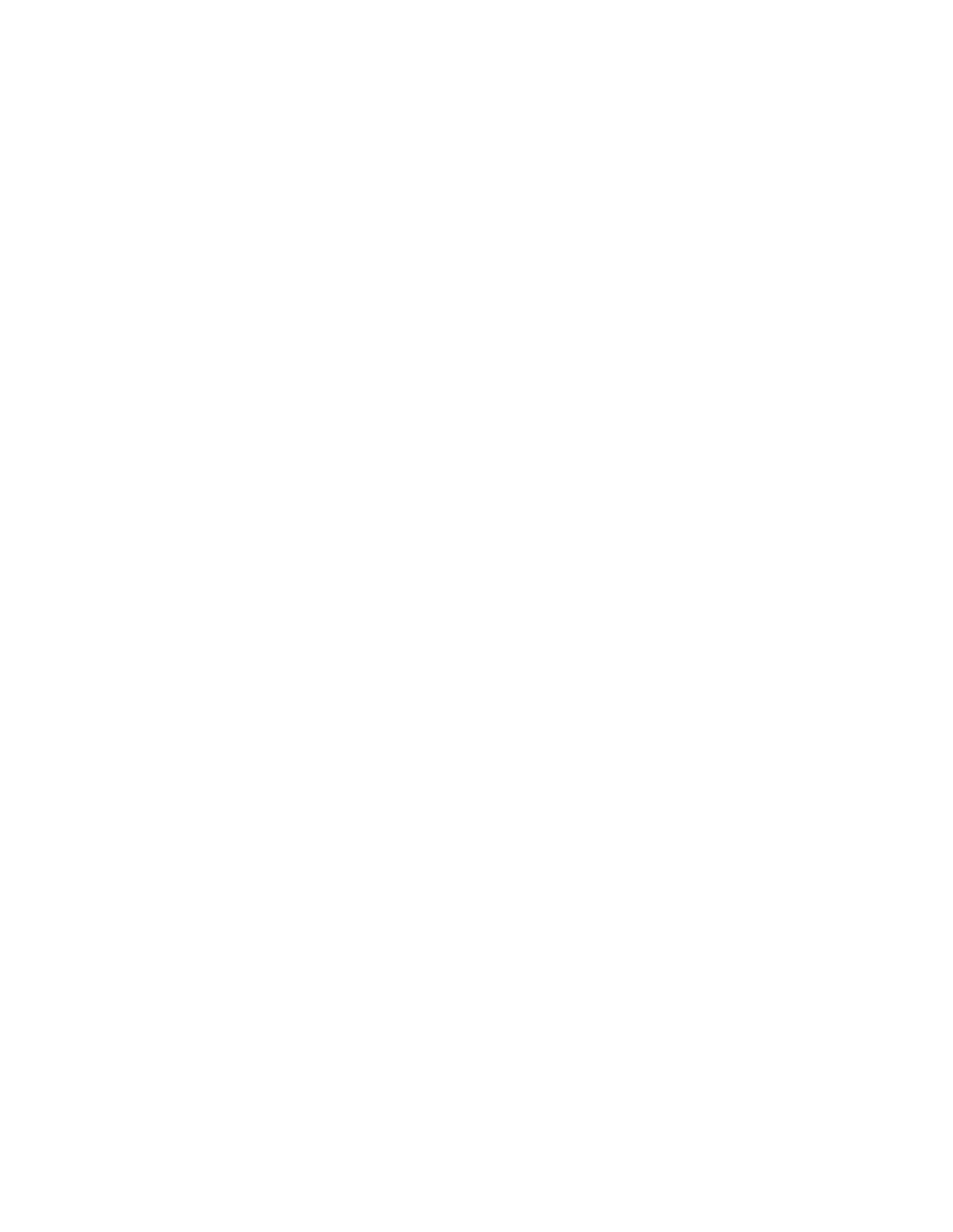#### **BURKE, Justice.**

[¶1] ExxonMobil Corporation's LaBarge Project in southwestern Wyoming has been "a prolific source of various valuable gasses," as well as "a prolific source of tax litigation." *Wyoming Dep't of Revenue v. Exxon Mobil Corp.*, 2007 WY 112, ¶ 6, 162 P.3d 515, 519 (Wyo. 2007). The current litigation brings before us ExxonMobil"s dispute with the Wyoming Department of Revenue over the taxation of natural gas for production year 2005. The Board of Equalization first heard and decided the dispute. ExxonMobil appealed two key aspects of the Board"s decision to the district court. Pursuant to W.R.A.P. 12.09(b), the district court certified the case directly to us for review. For the reasons set forth in this opinion, we will reverse the decision of the Board, and remand the case for further proceedings.

#### *ISSUES*

[¶2] ExxonMobil states these issues for our consideration:

1. The State Board of Equalization determined that ExxonMobil"s Black Canyon facility is an "initial dehydrator" for point of valuation purposes under Wyo. Stat. Ann.  $§$  39-14-203(b)(iv). Did the Board err in that conclusion?

2. In applying the proportionate profits statute, the Department of Revenue deducted ExxonMobil"s postprocessing transportation expenses from gross revenues rather than including those expenses in the denominator of the direct cost ratio as required by statute. Did the Board err when it affirmed the Department"s creation of a direct cost ratio that is contrary to the one set forth in the proportionate profits statute?

The Department raises essentially the same issues in different words:

1. Did the State Board of Equalization correctly determine that ExxonMobil"s Black Canyon dehydration facility is the initial dehydrator and not a "processing facility" pursuant to Wyo. Stat. Ann.  $\S$  39-14-203(b)(iv)?

2. Did the State Board of Equalization correctly affirm the Department of Revenue"s method of deducting post-plant transportation costs and determination that post-plant transportation costs are not included in the direct cost ratio pursuant to Wyo. Stat. Ann.  $\S$  39-14-203(b)(vi)(D)?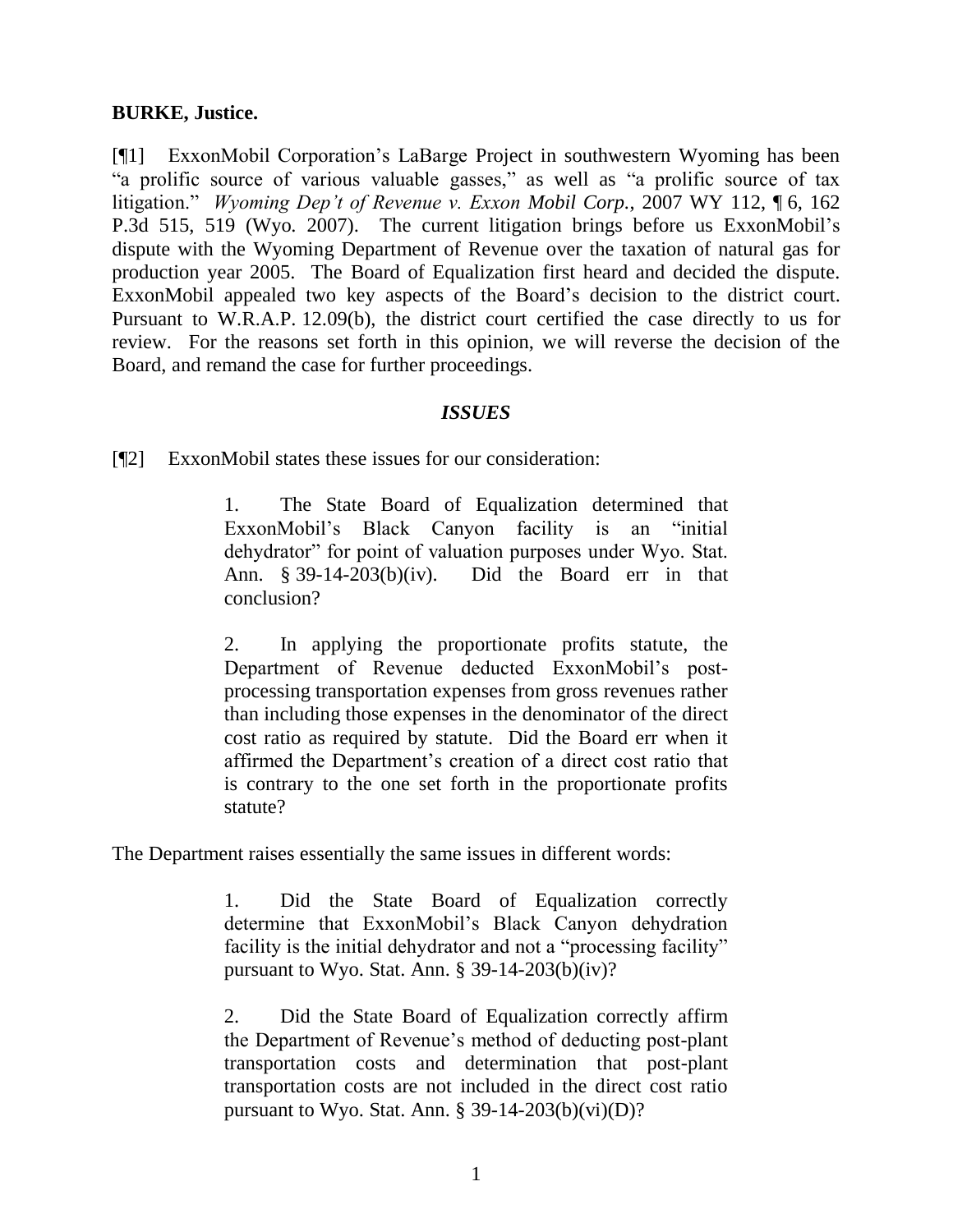### *FACTS*

[¶3] Because the facts in this case are essentially undisputed, we will rely largely on paraphrases of and quotations from the Board's Findings of Fact.<sup>1</sup> The LaBarge Project includes eighteen natural gas wells in three federal gas units in the Bridger-Teton National Forest in Sublette County, Wyoming. The natural gas stream from these wells is composed of approximately 65% carbon dioxide, 22% methane, 7% nitrogen, 5% hydrogen sulfide, and 0.6% helium, with trace amounts of various other components. As described by the Board:

> The LaBarge gas, unlike most natural gas in Wyoming, is not flammable before processing. It is a unique gas stream, and may in fact be the lowest BTU gas produced in the world. The gas stream is lethal due to its high concentration (50,000 parts per million) of hydrogen sulfide. A concentration of 700 parts per million of  $H_2S$  in a gas stream can be fatal. In addition, when in contact with water, both  $H_2S$  and  $CO_2$  form corrosive acids which can destroy a carbon steel pipeline. In the view of the Department, . . . no other natural gas stream in Wyoming is "remotely similar."

[¶4] From the well fields, the raw natural gas stream is piped approximately five miles to the Black Canyon facility where the gas is dehydrated. From Black Canyon, it is piped another forty miles to the Shute Creek facility where it is processed and separated into marketable products. Ordinarily, sour natural gas<sup>2</sup> is not dehydrated before it is processed. At the other facilities in Wyoming where sour natural gas is processed, the raw gas stream is delivered directly from the wells into a processing facility, without any intervening dehydration. The unusual configuration of the LaBarge Project was necessary largely because of environmental constraints.

[¶5] ExxonMobil had initially planned that all of the processing and dehydration would be done at Black Canyon, but because of the environmental sensitivity of that site,

 $\overline{a}$ 

<sup>&</sup>lt;sup>1</sup> Although we will reverse the Board's decision, we commend the Board for the "Findings of Fact, Conclusions of Law, and Order" it issued in this case. This document is thorough, well-written, and wellorganized. Without it, our review of these complex issues and this voluminous record would have been far more difficult.

<sup>&</sup>lt;sup>2</sup> "Sour" gas has high levels of hydrogen sulfide, while "sweet" gas does not. *See Chevron U.S.A., Inc. v. Department of Revenue*, 2007 WY 79, ¶ 4, 158 P.3d 131, 133 (Wyo. 2007). *See also* Wyo. Stat. Ann. § 39-14-201(a)(xxv), which defines "sweetening" as "any activity that removes acid gases, such as hydrogen sulfide and carbon dioxide, from the well stream."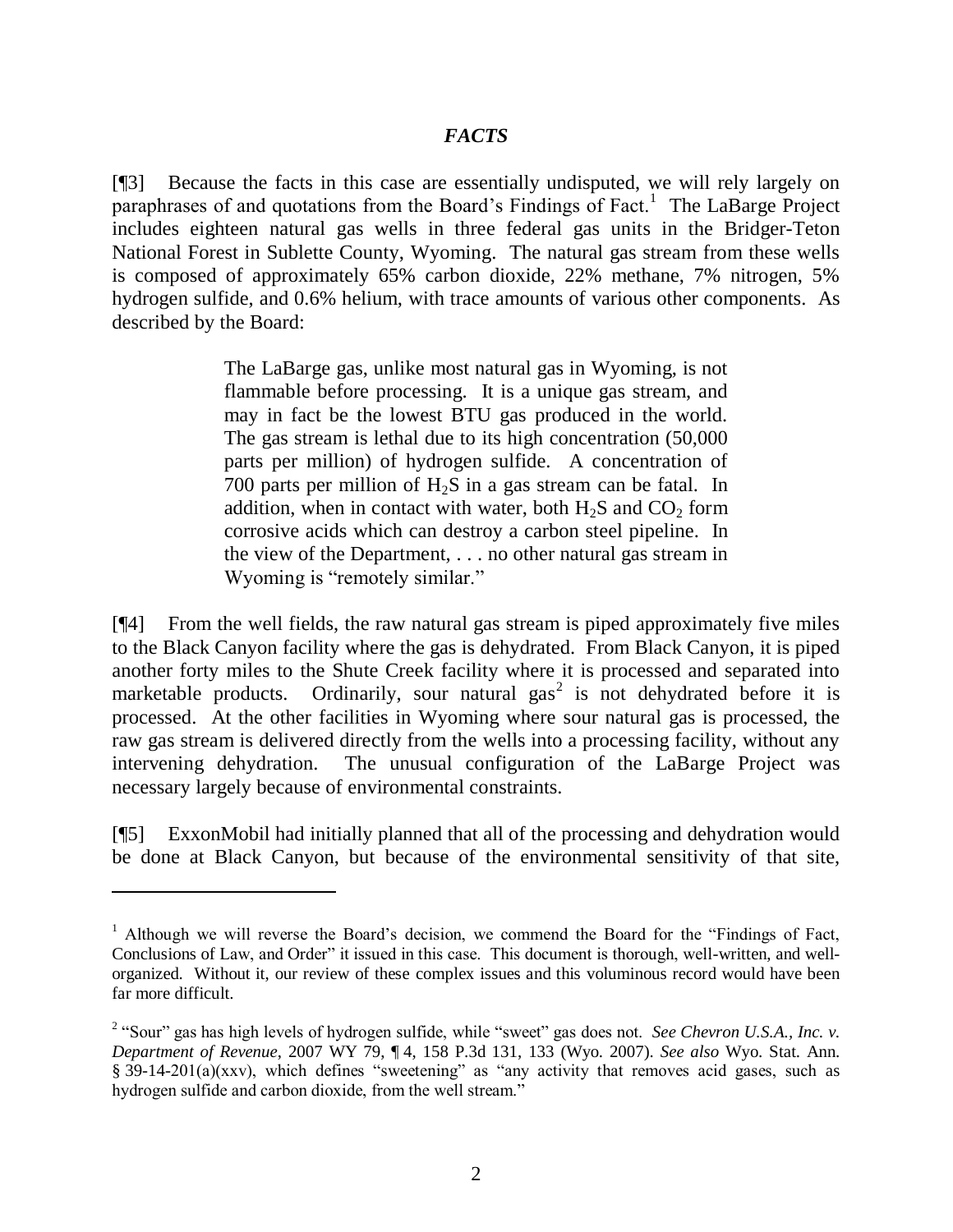ExxonMobil was required to locate the main processing facilities approximately forty miles south at the Shute Creek site. Because of safety and operational constraints, however, the sour natural gas had to be dehydrated before it was sent on to Shute Creek. That is because this gas stream contains extremely high concentrations of hydrogen sulfide and carbon dioxide along with water vapor. Such concentrations of hydrogen sulfide and carbon dioxide, in contact with water, can form acids corrosive enough to destroy a carbon steel pipeline, along with hydrates that could plug the pipeline. To prevent this, ExxonMobil dehydrates the sour gas at Black Canyon, then sends the dehydrated gas to Shute Creek for further processing. Further complicating the arrangement, the Shute Creek processing system requires wet gas, so ExxonMobil must inject water back into the gas stream before processing it at Shute Creek.

[¶6] Black Canyon is a notably large and complex facility. It is designed to handle as much as 720 million cubic feet of raw gas per day. It is more than 2 million square feet in area, with office space for more than thirty full-time employees, a warehouse, a maintenance garage, and two separate processing train buildings. As the Board noted, "dehydration of sour gas is inherently challenging and complex." With its high concentrations of hydrogen sulfide, the gas is extremely lethal. The water removed from the gas stream is also extremely acidic, and must be closely managed for safe disposal. Air quality considerations prohibit ExxonMobil from emitting any hydrogen sulfide, or from burning it, which would create sulfur dioxide. ExxonMobil must therefore recover and manage all of the contaminants removed from the gas stream.

[¶7] It is undisputed that the Black Canyon facility dehydrates the LaBarge Project gas stream. To do that, it sends the gas, in two separate streams, to dehydration towers. There, the gas rises while a triethylene glycol (TEG) solution "rains down" through the gas and absorbs water vapor. In addition to removing water vapor, the TEG solvent also removes a little of "every single component in a raw gas stream." Accordingly, the Black Canyon facility also removes hydrogen sulfide, carbon dioxide, and other components of the stream. In addition, after the LaBarge Project began operating, ExxonMobil discovered that the gas stream contained several unexpected naturally occurring contaminants, including dibenzothiophene and other heavy hydrocarbons. As will be discussed in more detail below, these heavy hydrocarbons began settling out of the gas stream and contaminating the equipment at Black Canyon, the pipeline to Shute Creek, and the processing equipment at Shute Creek. ExxonMobil was forced to develop a system for removing these heavy hydrocarbons from the gas stream, "otherwise the entire operation from Black Canyon through Shute Creek would eventually fail."

[¶8] At the Shute Creek plant, the gas is rehydrated, then stripped of hydrogen sulfide. The hydrogen sulfide is taken to sulfur recovery units and is either processed into a marketable sulfur product or reinjected back into the earth. The Shute Creek plant next removes carbon dioxide from the gas stream. The carbon dioxide that can be sold is sent through compressors and pipelines for delivery to petroleum recovery operations located a substantial distance away. Some carbon dioxide that cannot be sold is vented to the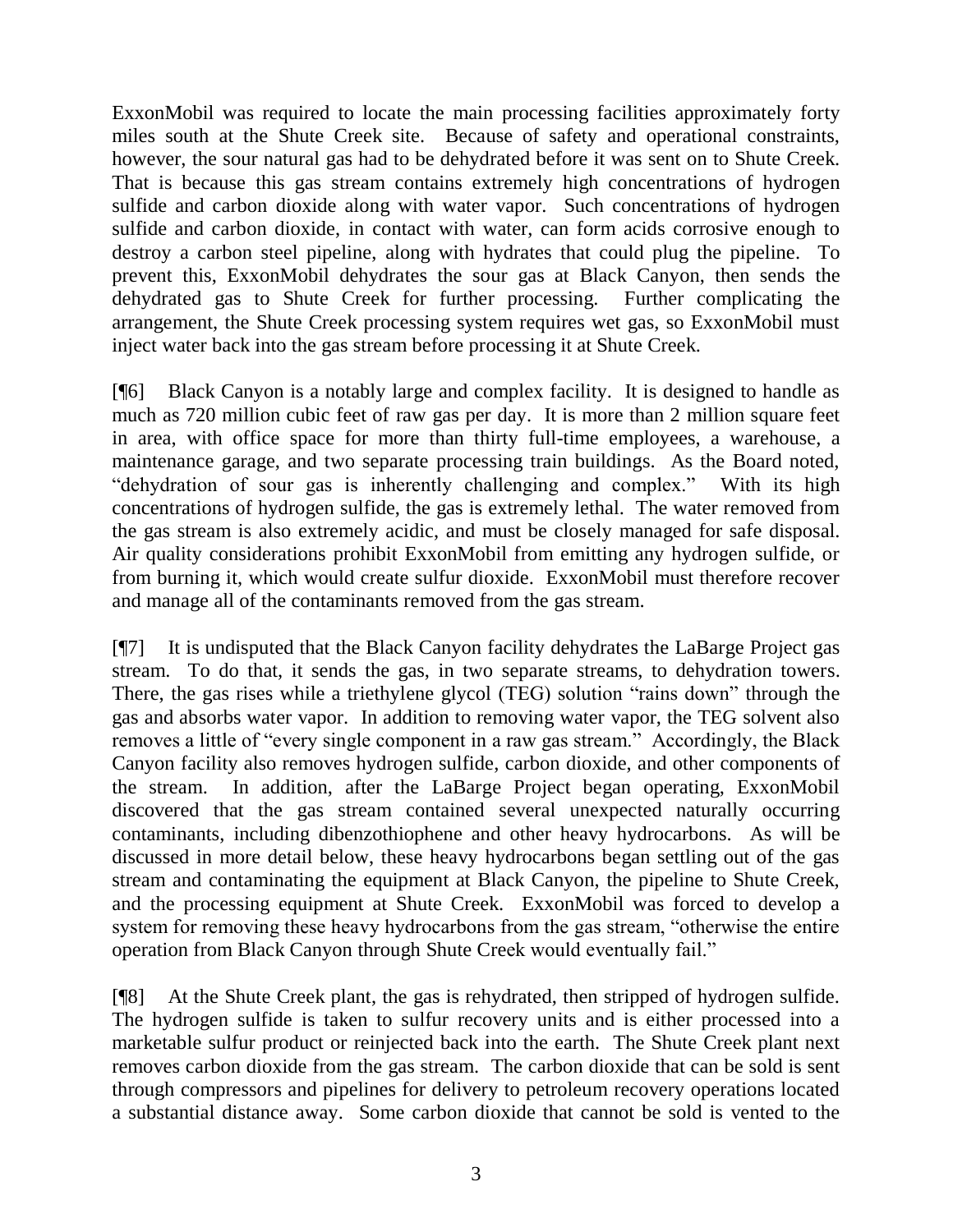atmosphere. Finally, the remaining gas stream is separated and processed into the principal products of the gas stream, which are methane, liquefied natural gas, and helium. For all of the products processed and separated at Shute Creek, particularly carbon dioxide, methane, and sulfur, ExxonMobil incurs additional costs in transporting the products from Shute Creek to their point of sale.

[¶9] From 1986 through 2004, severance taxes for the LaBarge Project were calculated using an accounting methodology agreed to by the Department and ExxonMobil as part of a negotiated settlement of litigation. This settlement was necessary, at least in part, because of the unique chemical composition of the LaBarge gas stream and its attendant safety, transportation, and processing challenges. In May of 2004, the Department cancelled the settlement agreement, and directed that the 2005 taxes for ExxonMobil"s LaBarge Project would be calculated using the proportionate profits valuation method set forth in Wyo. Stat. Ann. § 39-14-203(b)(vi)(D) (LexisNexis 2007). Disputes over the correct application of this valuation method generated this litigation between the Department and ExxonMobil.

# *STANDARD OF REVIEW*

[¶10] Our review of an administrative agency"s decision is governed by the Wyoming Administrative Procedure Act, which, in pertinent part, provides that the reviewing court shall:

> (ii) Hold unlawful and set aside agency action, findings and conclusions found to be:

> > (A) Arbitrary, capricious, an abuse of discretion or otherwise not in accordance with law;

> > (B) Contrary to constitutional right, power, privilege or immunity;

> > (C) In excess of statutory jurisdiction, authority or limitations or lacking statutory right;

> > (D) Without observance of procedure required by law; or

> > (E) Unsupported by substantial evidence in a case reviewed on the record of an agency hearing provided by statute.

Wyo. Stat. Ann.  $\S 16-3-114(c)(ii)$ . We affirm an agency's findings of fact if they are supported by substantial evidence. *Dale v. S & S Builders, LLC*, 2008 WY 84, ¶ 22, 188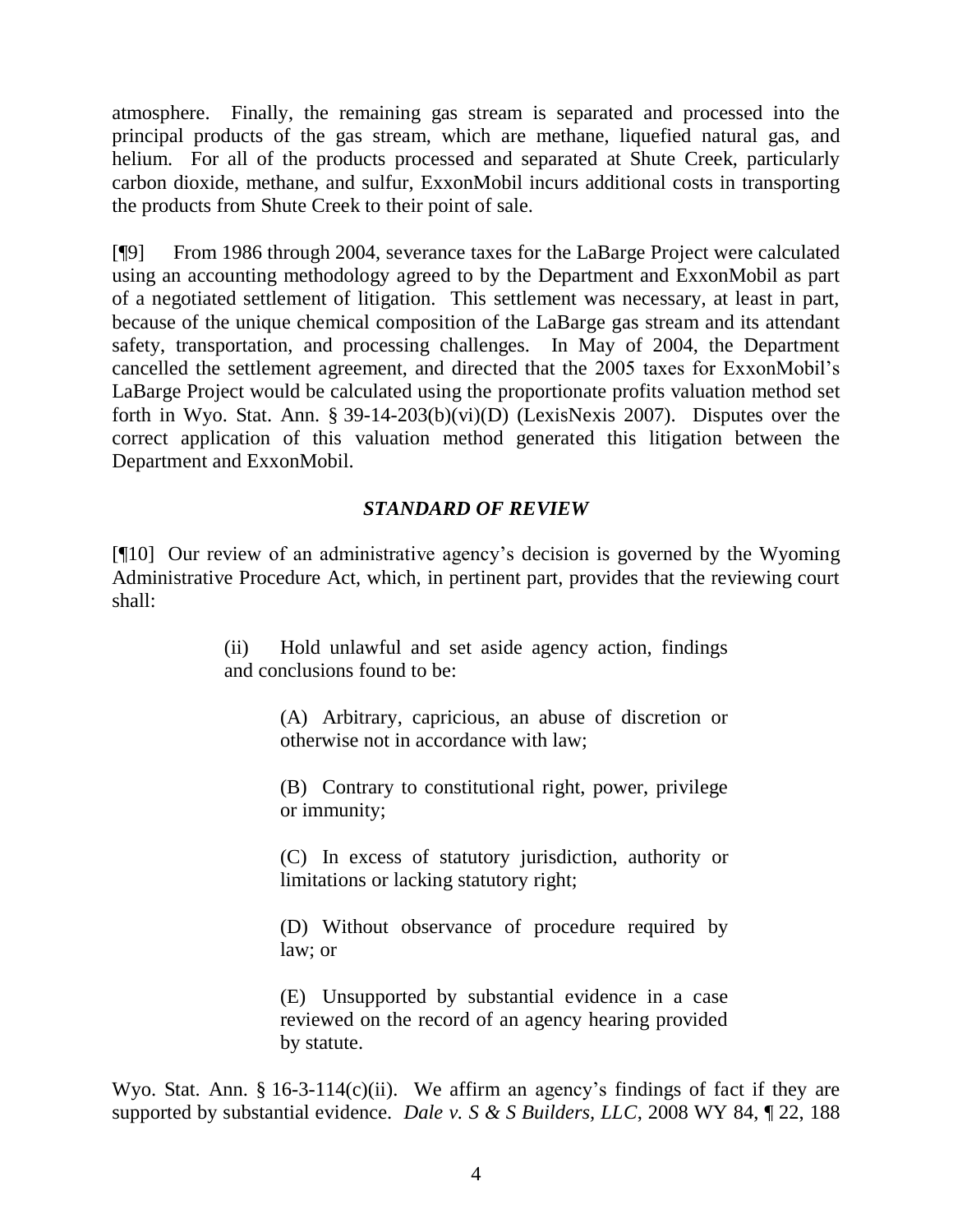P.3d 554, 561 (Wyo. 2008). In this case, however, ExxonMobil does not challenge the Board"s findings of fact. Rather, it asserts that the Board incorrectly applied the law to those facts, so that the Board"s conclusions are not in accordance with the law. "As always, we review an agency"s conclusions of law *de novo*." *Id*., ¶ 26, 188 P.3d at 561.

[¶11] The basic task before us is to interpret various provisions of Wyo. Stat. Ann. § 39- 14-203 and determine whether the Board correctly applied this severance tax statute to the undisputed facts. Statutory interpretation presents a question of law which we review *de novo*. *Qwest Corp. v. State ex rel. Dept. of Rev.*, 2006 WY 35, ¶ 8, 130 P.3d 507, 511 (Wyo. 2006).

> When interpreting statutes, we follow an established set of guidelines. First, we determine if the statute is ambiguous or unambiguous. A statute is unambiguous if its wording is such that reasonable persons are able to agree as to its meaning with consistency and predictability. Unless another meaning is clearly intended, words and phrases shall be taken in their ordinary and usual sense. Conversely, a statute is ambiguous only if it is found to be vague or uncertain and subject to varying interpretations.

*BP America Prod. Co. v. Department of Revenue*, 2006 WY 27, ¶ 20, 130 P.3d 438, 464 (Wyo. 2006), quoting *State Dept. of Revenue v. Powder River Coal Co.*, 2004 WY 54, ¶ 5, 90 P.3d 1158, 1160 (Wyo. 2004). If a statute is clear and unambiguous, we give effect to the plain language of the statute. *State ex rel. Wyo. Dept. of Revenue v. Union Pacific R.R. Co.*, 2003 WY 54, ¶ 12, 67 P.3d 1176, 1182 (Wyo. 2003). To determine whether a statute is ambiguous, we are not limited to the words found in that single statutory provision, but may consider all parts of the statutes on the same subject. *Mathewson v. City of Cheyenne*, 2003 WY 10, ¶ 6, 61 P.3d 1229, 1232 (Wyo. 2003). If a statute is ambiguous, we may resort to principles of statutory construction to determine the intent of the legislature. *Qwest*, ¶ 8, 130 P.3d at 511.

#### *DISCUSSION*

## **Issue I. Point of Valuation**

## **A. Severance Tax**

## **1. Statutory Background**

[ $[12]$  Pursuant to Wyo. Stat. Ann. § 39-14-203(a)(i), "There is levied a severance tax on the value of the gross product extracted for the privilege of severing or extracting crude oil, lease condensate or natural gas in the state." This tax is imposed on the value of the natural gas at the time "the production process is completed." Wyo. Stat. Ann. § 39-14-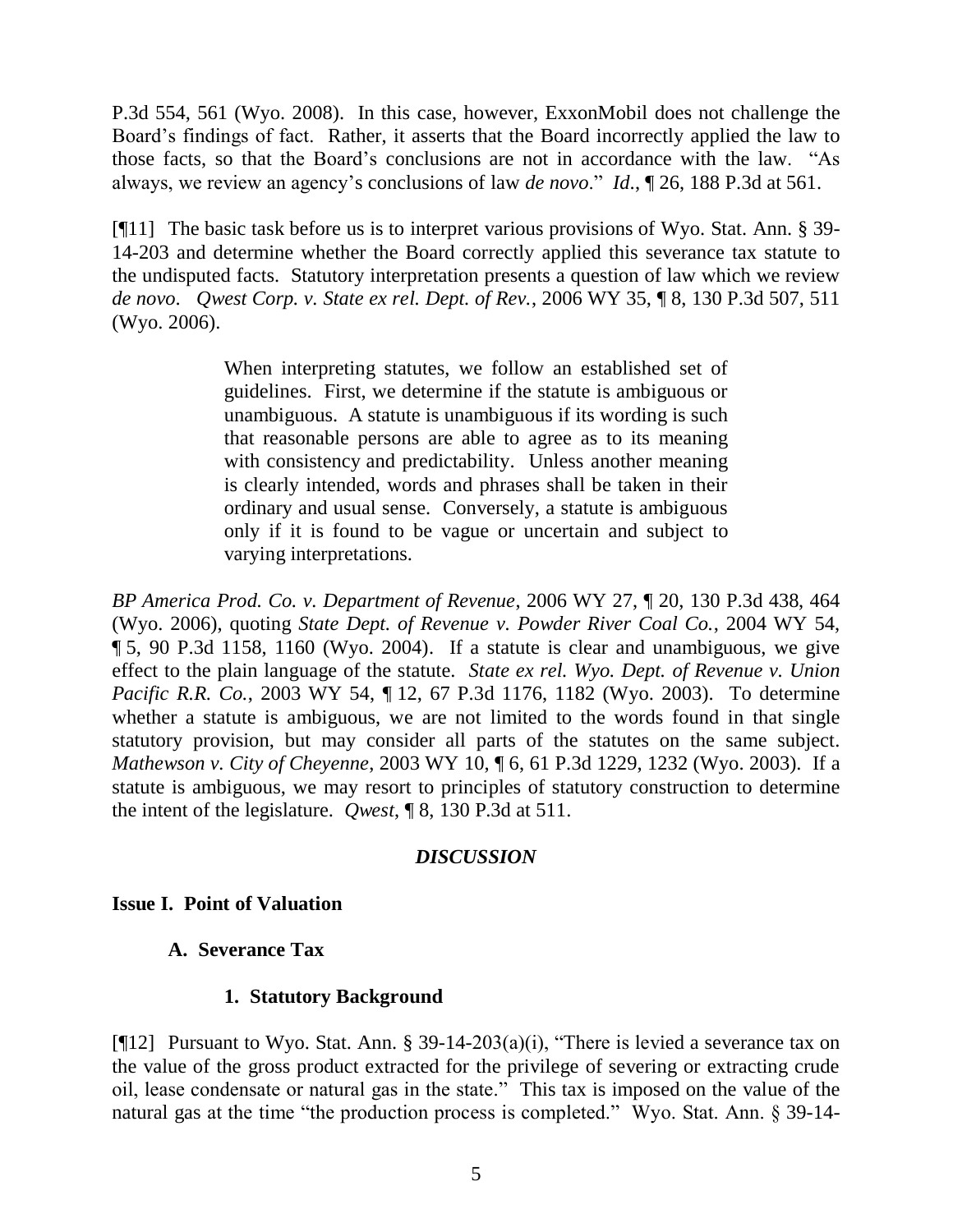$203(b)(ii)$ . It is not always clear, however, just where the production process is completed and other operations, such as transportation, are begun. *See*, *e*.*g*., *Union Pac. Resources Co. v. State,* 839 P.2d 356, 361 (Wyo. 1992) (The legislature, oil and gas producers, and agencies "have struggled over the years to determine when the mining or production process is complete.").

[¶13] In 1990, the legislature made an effort to clarify the proper point of valuation. *See Kennedy Oil v. Department of Revenue*, 2008 WY 154, ¶ 22 n.3, 205 P.3d 999, 1006 n.3 (Wyo. 2008). It enacted this statutory guidance:

> The production process for natural gas is completed after extracting from the well, gathering, separating, injecting and any other activity which occurs before the outlet of the initial dehydrator. When no dehydration is performed, other than within a processing facility, the production process is completed at the inlet to the initial transportation related compressor, custody transfer meter or processing facility, whichever occurs first.

Wyo. Stat. Ann. § 39-14-203(b)(iv). Significantly, this statute provides only two alternatives: Black Canyon is either an "initial dehydrator" as set forth in the first sentence, or a "processing facility" as set forth in the second sentence. There is no third option. The Board concluded that Black Canyon is an initial dehydrator. On appeal, we must determine whether that conclusion is based on correct interpretation and application of this statute.

# **2. Application of the Statute**

[¶14] As explained by an expert witness for ExxonMobil during the Board"s hearing, dehydrators can be divided into three different types. The statute quoted above is relatively simple to apply to "Type 1" and "Type 2" dehydrators. It is more difficult to apply to "Type 3."

[¶15] The Type 1 dehydrator is a relatively small piece of equipment located at or near the well. It is used to dehydrate sweet natural gas, and typically handles the gas stream from a single well or a small group of wells. The expert witness estimated that Type 1 dehydrators constitute approximately 97% of the dehydrators in use in the United States. After dehydration, much of Wyoming"s sweet natural gas already meets commercial quality standards, and can be sent directly from the dehydrators to the pipelines without further processing. A Type 1 dehydrator appears to be precisely the sort of "initial dehydrator" referred to in the first sentence of Wyo. Stat. Ann. § 39-14-203(b)(iv): "The production process for natural gas is completed after extracting from the well, gathering, separating, injecting and any other activity which occurs before the outlet of the initial dehydrator." Applying this statutory provision, the severance tax is imposed at the outlet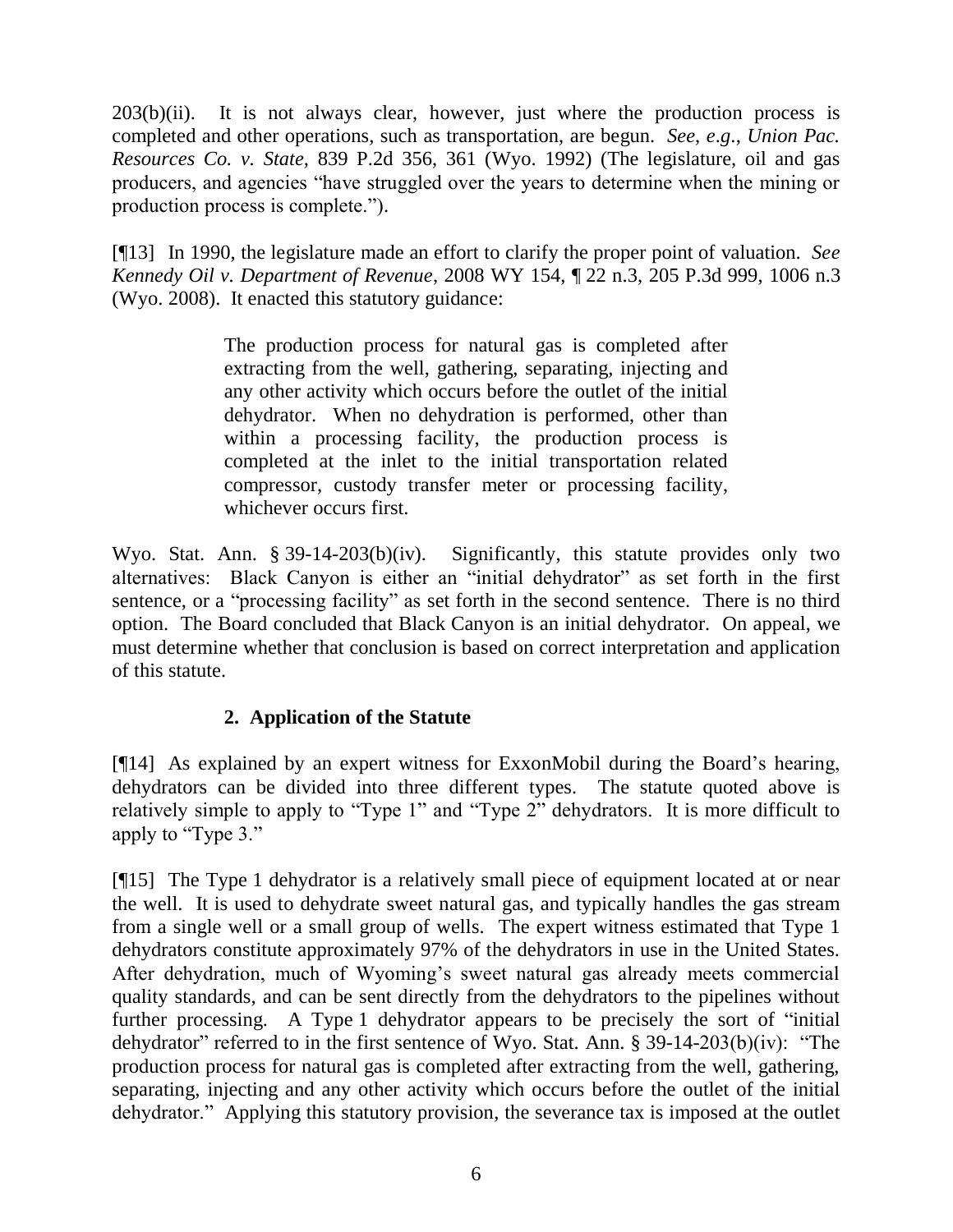of the initial dehydrator. *See*, *e*.*g.*, *Williams Prod. RMT Co. v. Wyoming Dep't of Revenue*, 2005 WY 28, ¶ 34, 107 P.3d 179, 189 (Wyo. 2005) (The statute "is quite clear in pronouncing that the natural gas production process is completed, for severance tax purposes, at the outlet of the initial dehydrator.").

[¶16] According to the expert witness, nearly all of the other dehydrators in use in the United States are Type 2 dehydrators. They are larger in capacity than Type 1 dehydrators, as they typically dehydrate gas gathered from a larger number of wells. Accordingly, they are generally located at a greater distance from the wells. Type 2 dehydrators are used on sour natural gas, and so are usually incorporated within a large and complex gas processing facility. Type 2 dehydrators fall under the second sentence of Wyo. Stat. Ann. § 39-14-203(b)(iv): "When no dehydration is performed, other than within a processing facility, the production process is completed at the inlet to the initial transportation related compressor, custody transfer meter or processing facility, whichever occurs first." An example of a Type 2 dehydrator in Wyoming is the Whitney Canyon processing plant. *See Amoco Prod. Co. v. Department of Revenue*, 2004 WY 89, ¶ 29, 94 P.3d 430, 442 (Wyo. 2004) ("The parties to this case agree that no dehydration occurs in the field, so the point of valuation is either the inlet to the initial transportation related compressor, custody transfer meter or processing facility, whichever comes first."). Other examples include the Lost Cabin plant, *see RME Petroleum Co. v. Wyoming Dept. of Revenue*, 2007 WY 16, ¶ 9, 150 P.3d 673, 677 (Wyo. 2007); and the Carter Creek plant, *see Chevron U.S.A., Inc.*, ¶ 1, 158 P.3d at 132.

[¶17] There are only five Type 3 dehydrators in the world according to the expert witness, and the only one in Wyoming is ExxonMobil"s Black Canyon facility. Unlike a typical Type 1 dehydrator, Black Canyon is a very large and complex facility, is used to dehydrate the gas gathered from several wells, and is located approximately five miles from the well fields. Like a Type 2 dehydrator, Black Canyon dehydrates sour natural gas, but unlike a typical Type 2 dehydrator, Black Canyon is a stand-alone unit, not part of the larger processing facility located at Shute Creek. As the Board recited in its findings of fact, "In Wyoming, there are no other facilities which dehydrate highly sour raw gas. At the other facilities in Wyoming where raw sour natural gas is processed, the raw gas stream is delivered directly from the wells into a processing facility, without an intervening . . . process." These unique characteristics make it difficult to classify the Black Canyon facility as either an initial dehydrator or a processing facility, as those terms are used in the statute. This difficulty is at the heart of the dispute between ExxonMobil and the Department over the correct point of valuation for severance tax purposes.

# **B. Interpretation of the Statutory Terms**

# **1. Interpretation in** *Williams*

[¶18] The terms "initial dehydrator" and "processing facility" are not defined in the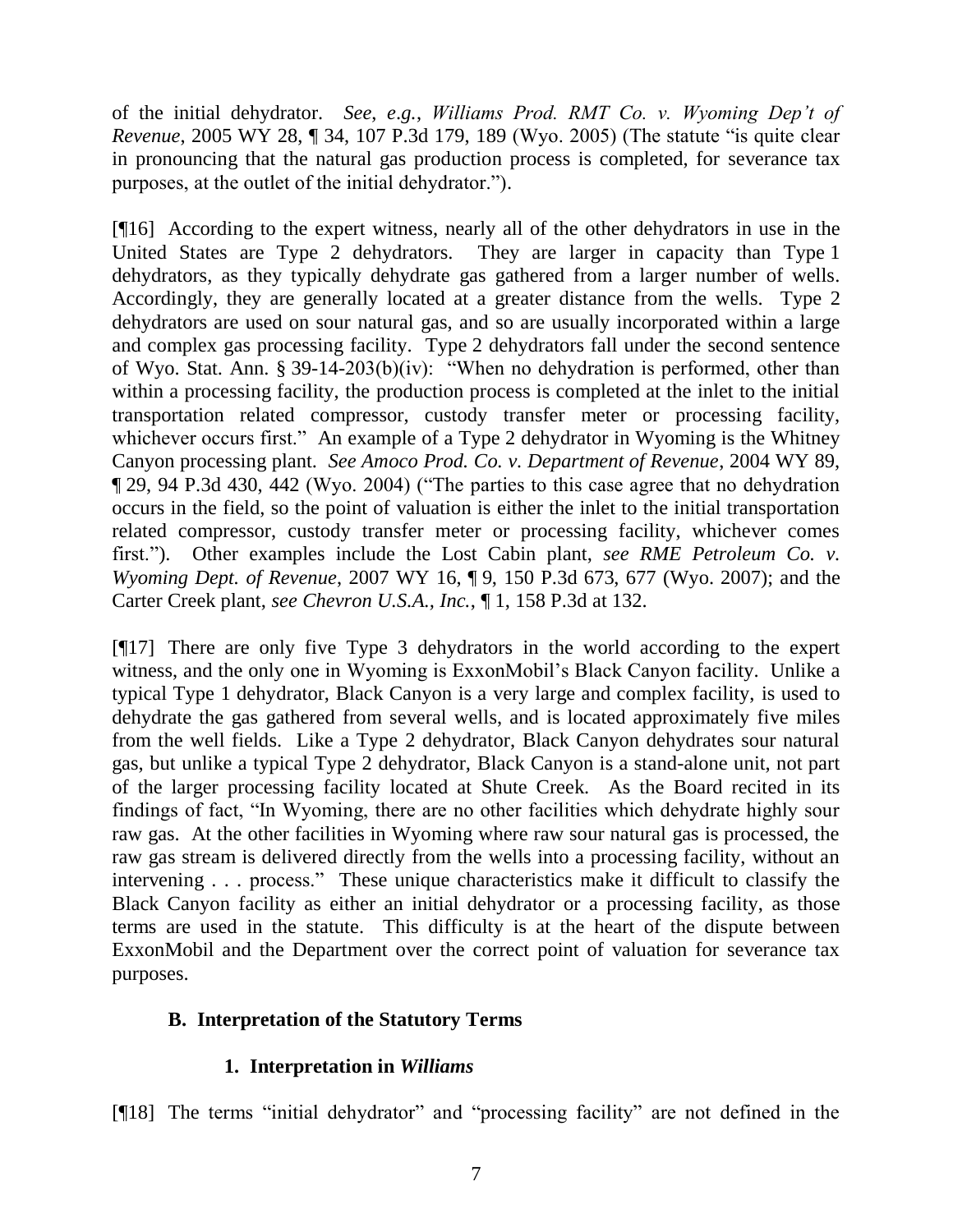statutes. However, we interpreted these terms in *Williams Prod. RMT Co. v. Wyoming Dep't of Revenue*, 2005 WY 28, ¶ 34, 107 P.3d 179 (Wyo. 2005). That opinion provides guidance in our current efforts to interpret the statutory terms.

### **a. Initial dehydrator**

[¶19] At issue in *Williams* was the proper point of valuation for coal bed methane<sup>3</sup> that was gathered from separate wellheads and sent through pipelines and compressors to a triethylene glycol (TEG) dehydrator, a fairly typical example of the Type 1 dehydrator discussed by ExxonMobil"s expert witness. In *Williams*, the Department considered the TEG dehydrator to be the initial dehydrator and, under the first sentence of the statute, set the point of valuation at the dehydrator outlet. Williams disagreed, asserting that dehydration also occurred when the gas was gathered and compressed, long before the gas got to the TEG dehydrator. On that basis, Williams denied that the TEG dehydrator was the initial dehydrator, and contended that the correct point of valuation was at the gathering or compression stages where the gas was also dehydrated. *Id*., ¶ 12, 107 P.3d at 184. After a hearing, the Board affirmed the Department"s position, and Williams appealed to this Court.

[¶20] Because the statutes did not define the term "initial dehydrator," we turned to the statutory definition of "dehydrator," which is "a device which removes water vapor that is commonly associated with raw natural gas." Wyo. Stat. Ann. § 39-14-201(a)(vii) (LexisNexis 2003). Williams asserted that its gathering equipment and compressors removed water vapor from the raw natural gas, and therefore fell within the definition of a dehydrator. Because the gathering equipment and compressors were upstream of the TEG dehydrator, Williams contended that they constituted initial dehydrators. The Court rejected Williams"s position and affirmed the Board"s decision on this basis:

> Citing to numerous pieces of technical evidence in the record, the Board found that, unlike the incidental separation of water and CBM in headers and compressors, and in the pipeline, itself, the TEG dehydrator is a specialized dehydrator  $-$  a particular piece of equipment. The Board found this significant because of Wyo. Stat. Ann.  $\S$  39-14-203(b)(iv)'s location of the point of valuation at the outlet of the initial  $de$ hydrator – a piece of equipment – rather than at the initial place that any dehydration  $-$  a function  $-$  takes place. Once again, we find that the Board"s interpretation of the statute to

<sup>3</sup> While *Williams* involved the taxation of coal bed methane rather than conventional natural gas, both types of natural gas are subject to the same severance tax statutes, and the distinction makes no difference in our current analysis.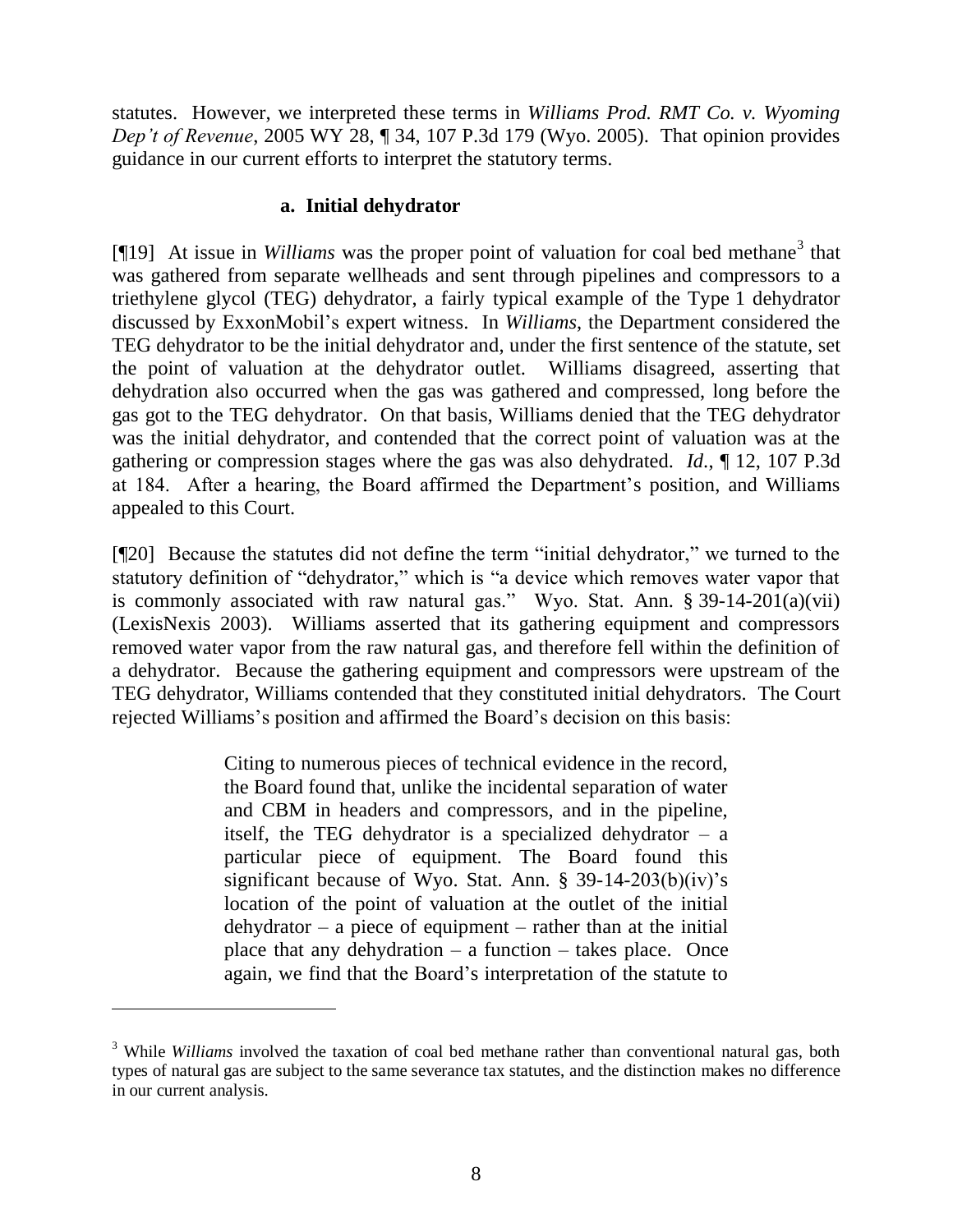be consistent with legislative intent.

*Williams*, ¶ 22, 107 P.3d at 186. In other words, the gathering equipment and compressors caused some separation of water from the gas, but that was only incidental to their intended functions of gathering and compressing the gas. The TEG dehydrator was the "initial dehydrator" specified in the statute, because it was the first particular piece of equipment with the specialized and intended purpose of dehydrating the raw natural gas.

## **b. Processing facility**

[¶21] We also rejected Williams"s contention that its TEG dehydrator was a "processing facility." The term "processing facility" is not defined by statute, but the term "processing" is:

> any activity occurring beyond the inlet to a natural gas processing facility that changes the well stream"s physical or chemical characteristics, enhances the marketability of the stream, or enhances the value of the separate components of the stream. Processing includes, but is not limited to fractionation, absorption, adsorption, flashing, refrigeration, cryogenics, sweetening, dehydration within a processing facility, beneficiation, stabilizing, compression (other than production compression such as reinjection, wellhead pressure regulation or the changing of pressures and temperatures in a reservoir) and separation which occurs within a processing facility.

Wyo. Stat. Ann. § 39-14-201(a)(xviii).

[¶22] Williams argued that the TEG dehydrator was a processing facility because it performed at least some of the functions (*e*.*g*. absorption) listed in this statutory definition. The Board rejected that argument:

> The Board also relied upon the testimony of witnesses . . . as to characteristics of processing facilities and the lack of those characteristics in the [Williams] facilities. The "common understanding" of these witnesses was that there was "an identifiable universe of processing plants, such as Whitney Canyon, Painter, and Carter Creek." Clearly, within the industry, the term "processing facility" has a specialized meaning beyond a collection of disparate pieces of equipment.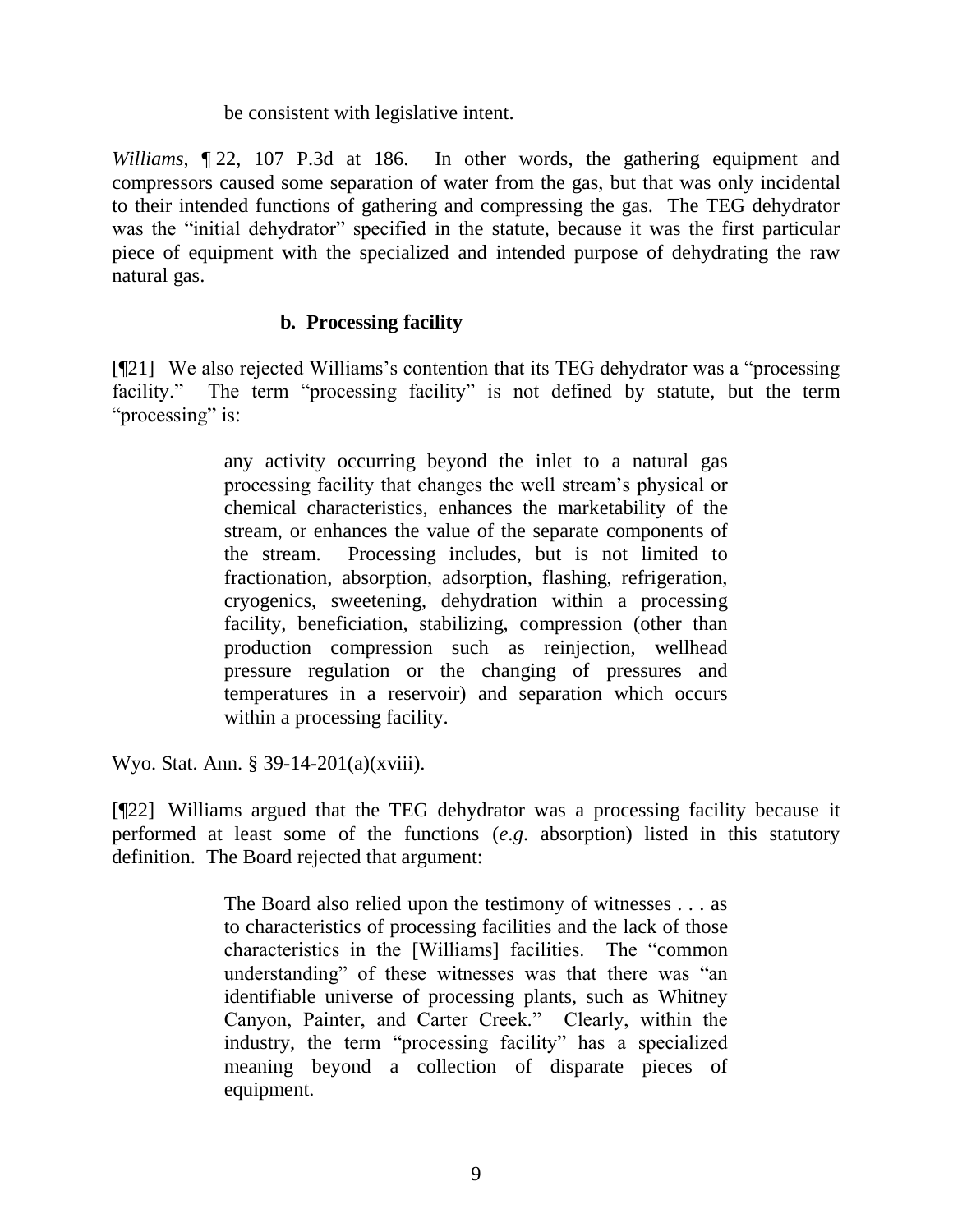*Williams*, ¶ 17 n.2, 107 P.3d at 185 n.2. We affirmed the Board"s decision. Like an initial dehydrator, a processing facility is a particular facility constructed for an intended and specialized purpose. The purpose of a processing facility, in simplified terms, is to remove components such as condensate, natural gas liquids, or sulfur from the gas stream, *id.*, ¶ 19, 107 P.3d at 186, which changes the well stream"s physical or chemical characteristics and enhances its marketability. Wyo. Stat. Ann. § 39-14-201(a)(xviii). The TEG dehydrator in *Williams* did separate some components from the gas stream, but that separation was only incidental to its intended function of dehydration. The TEG dehydrator was not a processing facility because it was not a particular facility with the intended and specialized purpose of removing these components from the gas stream.

## **c. Application of the** *Williams* **interpretation to Black Canyon**

## **i. Initial dehydrator**

[¶23] As interpreted in *Williams*, the statutory term "initial dehydrator" is the first device or particular piece of equipment with the intended and specialized purpose of dehydrating natural gas. It is undisputed that the Black Canyon facility dehydrates natural gas, and is intended to do so. It is also undisputed that Black Canyon is the first such equipment in the LaBarge Project gas stream. For these reasons, the Department contends that Black Canyon is an initial dehydrator, falling within the first sentence of the statute.

[¶24] While ExxonMobil acknowledges that Black Canyon is a dehydrator, it insists that the legislature intended the statutory term "initial dehydrator" to apply to facilities very different from Black Canyon. Because the legislature did not define the term, ExxonMobil contends that the legislature must have intended to use it in a common and familiar way so it would be readily understood by the petroleum companies that are required to calculate, report, and pay the severance taxes they owe. ExxonMobil further maintains that Type 1 dehydrators are so common and familiar that the legislature must have had Type 1 dehydrators in mind when it used the term initial dehydrator without defining it. ExxonMobil then compares Type 1 dehydrators to the Black Canyon facility, and contends that the contrasts are so significant that the legislature could not have intended the term "initial dehydrator" to include both types.

[¶25] As the Board found, Type 1 dehydrators are "not significantly larger than a truck." The Black Canyon facility covers more than 2 million square feet, an area described by ExxonMobil's expert witness as equivalent to 30 football fields. Type 1 dehydrators are generally unstaffed, but checked periodically by field personnel. Black Canyon employs 35 full-time workers. Type 1 dehydrators are not individually designed, one-of-a-kind units, but can be ordered prepackaged and shipped to the site. Black Canyon is unique, a facility specifically designed and constructed to meet many unusual conditions encountered in the LaBarge Project. Type 1 dehydrators have historically vented their relatively small emissions directly into the atmosphere. At Black Canyon, both the air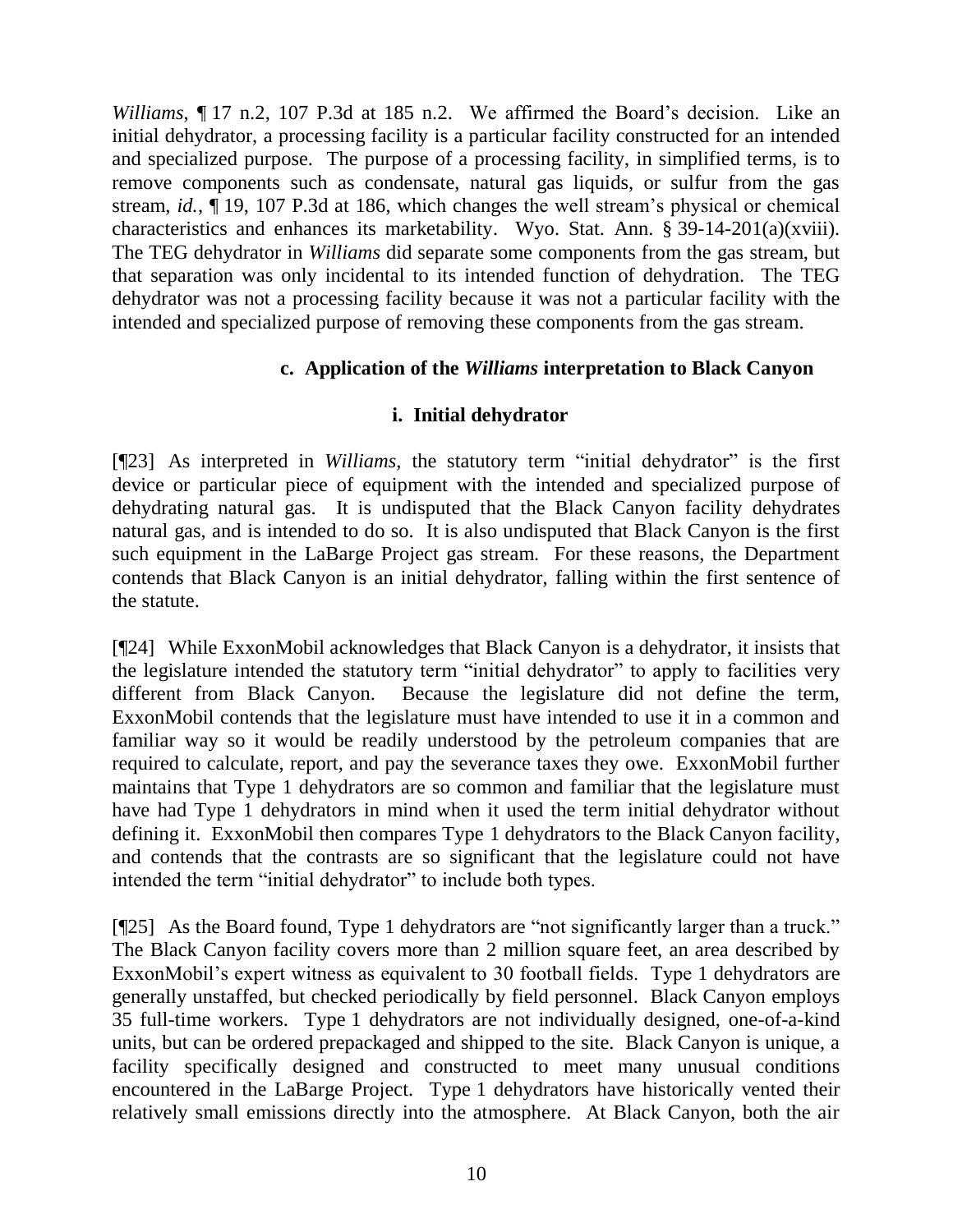emissions and the water outflow are highly toxic, and must be disposed of and managed carefully. Based on these striking differences between Type 1 dehydrators and Black Canyon, ExxonMobil asserts that the legislature could not reasonably have intended the statutory term "initial dehydrator" to encompass both Type 1 dehydrators and the Black Canyon facility. ExxonMobil therefore contends that Black Canyon is not an initial dehydrator.

[¶26] We acknowledge that the differences are dramatic, but as a legal matter, it is difficult to say that these differences disqualify Black Canyon as an "initial dehydrator." Both Type 1 dehydrators and Black Canyon use a TEG process to remove water vapor from the raw gas stream. Black Canyon is much larger in scale and complexity, which led the Department to characterize Black Canyon as a "dehydrator on steroids." In ExxonMobil's favor, we agree that it is a stretch to include both Black Canyon and Type 1 dehydrators within the same statutory classification. Still, we find no support in the statutes or our case law for the proposition that an initial dehydrator becomes something different when it reaches a certain size or complexity. At this point in our analysis, based solely on the interpretation from *Williams*, we would be inclined to agree with the Board"s conclusion that Black Canyon is an initial dehydrator, though we remain troubled by that conclusion because the Black Canyon facility is so significantly different from the Type 1 dehydrators commonly used in the petroleum industry.

# **ii. Processing facility**

# **(A) Carbon dioxide and hydrogen sulfide**

[¶27] In addition to removing water vapor from the natural gas stream, the Black Canyon facility also removes carbon dioxide and hydrogen sulfide. This changes the gas stream"s physical or chemical characteristics, satisfying that part of the statutory definition of processing. Wyo. Stat. Ann. § 39-14-201(a)(xviii) (LexisNexis 2007). On this basis, ExxonMobil contends that Black Canyon is a processing facility. ExxonMobil further points out that the Black Canyon facility removes approximately 5,000 tons of hydrogen sulfide and 17,000 tons of carbon dioxide on an annual basis. These amounts are so large that, according to ExxonMobil, their removal cannot be considered merely incidental to dehydration.

[¶28] The Department counters that the quantities of hydrogen sulfide and carbon dioxide may be large, but they constitute only a tiny fraction – roughly  $1\%$  – of the hydrogen sulfide and carbon dioxide found in the raw gas stream. The remaining 99% of these components remain in the gas stream until they are removed at the Shute Creek facility. Based on these proportions, the Department asserts that Black Canyon is a dehydrator that also happens to perform some processing functions.

[¶29] Given our interpretation of the term processing facility in *Williams*, however, the significant question is not the amount or the proportion of the components removed, but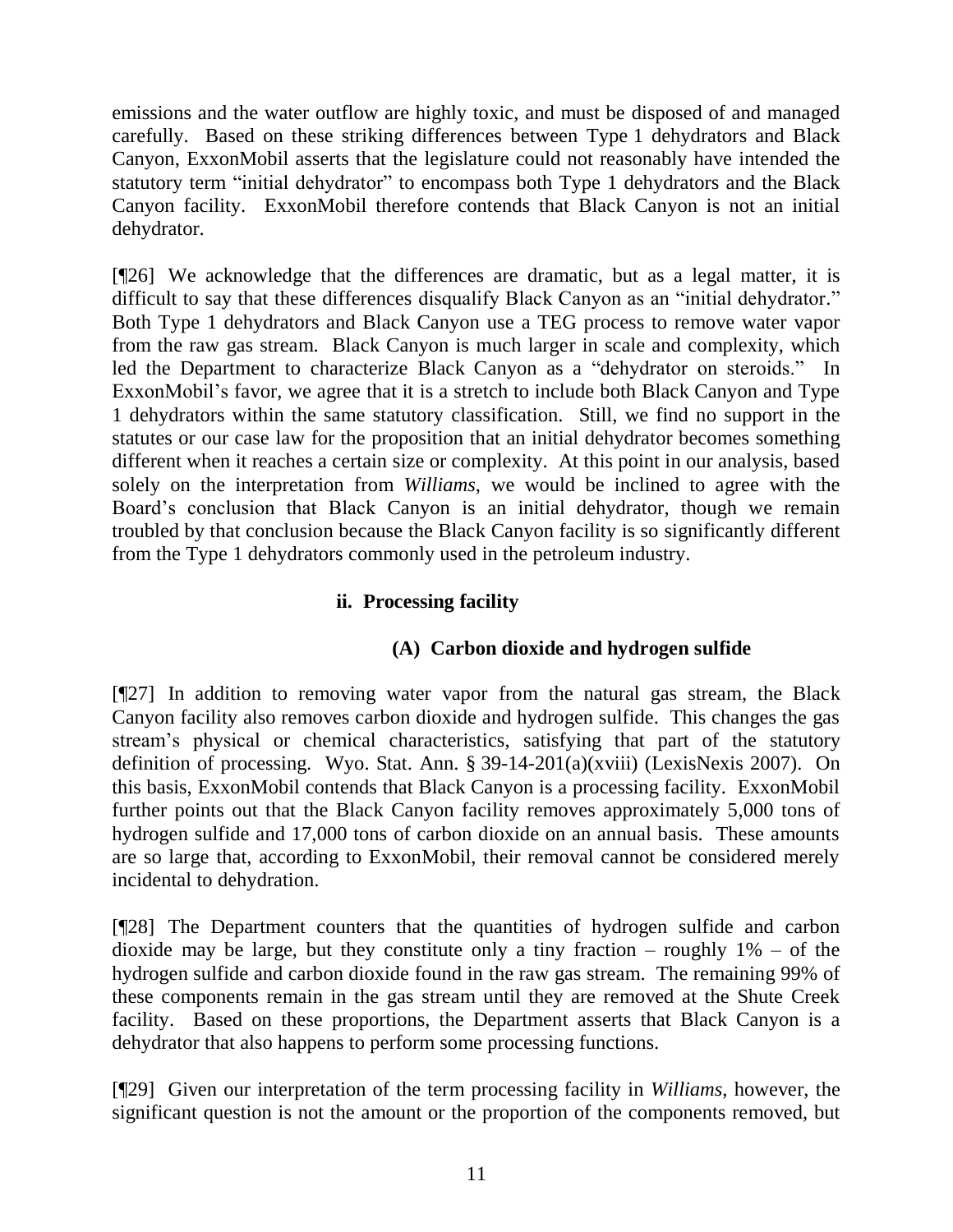the intended and specialized purpose of the facility. If Black Canyon"s removal of carbon dioxide and hydrogen sulfide from the gas stream is only incidental to its main function of dehydration, then Black Canyon may be an initial dehydrator. On the other hand, if Black Canyon has the intended and specialized function of removing the carbon dioxide and hydrogen sulfide, then it may be a processing facility.

[¶30] At Black Canyon, the gas stream is sent to a dehydration absorber tower, where it passes through a TEG solution that absorbs water vapor out of the gas stream. The TEG does not absorb water vapor alone, however. It also absorbs small amounts of nearly every component in the gas stream. The TEG solution therefore absorbs hydrogen sulfide and carbon dioxide along with the water vapor, removing them all from the gas stream. This description of Black Canyon"s functions indicates that the removal of hydrogen sulfide and carbon dioxide is an unavoidable side-effect of the TEG treatment, not an intended and specialized purpose. Further, Black Canyon does not permanently remove the hydrogen sulfide and carbon dioxide from the gas stream. Almost all of those components are reinjected into the gas stream before it leaves Black Canyon and is sent to the Shute Creek facility, where these components are permanently removed. The fact that Black Canyon removes these components only temporarily, then puts them back in the gas stream, suggests that their removal is not the intended and specialized function of the Black Canyon facility. Based on Black Canyon"s removal of hydrogen sulfide and carbon dioxide from the gas stream, Black Canyon does not appear to fit the definition of a processing facility as that term is used in the statute.

# **(B) Heavy hydrocarbons**

[¶31] ExxonMobil also points out that the Black Canyon facility removes heavy hydrocarbons from the gas stream. When ExxonMobil began operating the Black Canyon facility, it learned that the raw gas contained unexpected concentrations of heavy hydrocarbons. These heavy hydrocarbons exit the wellhead in a gaseous phase, but later separate out as solids.<sup>4</sup> The solids began to foul and contaminate the equipment at Black Canyon, as well as the pipeline to Shute Creek and the processing equipment there. The accumulating heavy hydrocarbon solids threatened to render the entire project inoperable.

[¶32] ExxonMobil began cleaning the heavy hydrocarbon deposits from the equipment by hand, but found that to be an unsatisfactory long-term solution to the problem. Later, ExxonMobil developed and installed an activated carbon filtration system that adsorbs the heavy hydrocarbons and removes them from the gas stream. In 2003, ExxonMobil

 $\overline{a}$ 

<sup>&</sup>lt;sup>4</sup> Other natural gas streams contain heavy hydrocarbons, but they also contain liquid hydrocarbons that dissolve the heavy hydrocarbon solids and prevent their build-up on the equipment. The LaBarge gas stream contains no liquid hydrocarbons, so the heavy hydrocarbons are not dissolved, but instead separate out from the raw gas stream as solids.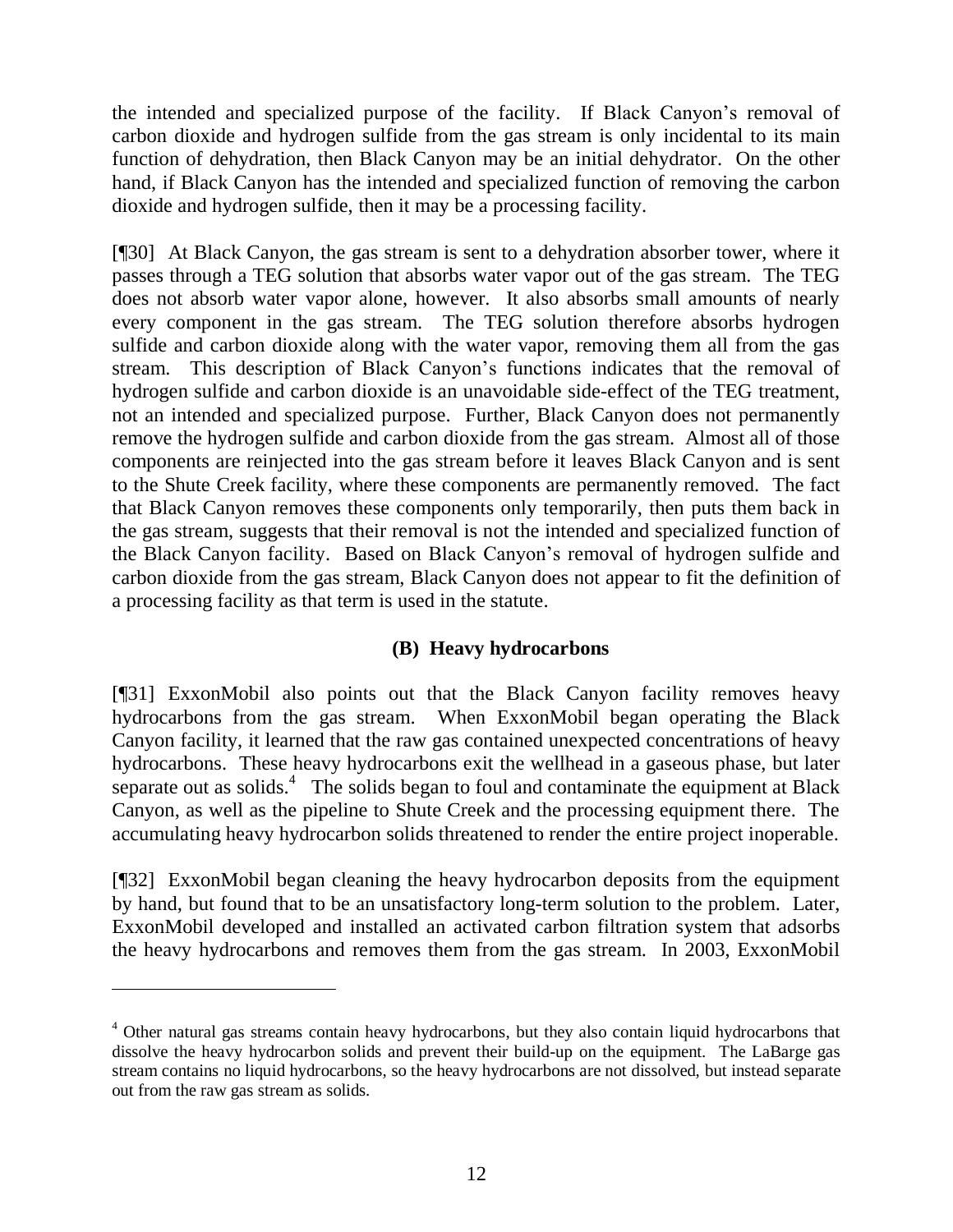designed and installed a larger, improved carbon filtration system employing two large tanks, each holding 10,000 pounds of activated carbon, to adsorb and capture the heavy hydrocarbons. After the heavy hydrocarbons are removed from the gas stream at Black Canyon, they are disposed of by burning.

[¶33] ExxonMobil contends that the removal of heavy hydrocarbons at Black Canyon constitutes processing of the gas stream. The carbon filtration system performs the processing function of adsorption, and it changes the physical and chemical characteristics of the gas stream. All of these are elements of the statutory definition of processing. Wyo. Stat. Ann. § 39-14-201(a)(xviii). The removal of heavy hydrocarbons enhances the value and marketability of the gas stream, because failing to remove them from the gas stream could cause the entire LaBarge Project to fail and render the gas stream worthless. Most significantly, it appears that the removal of heavy hydrocarbons is an intended and specialized purpose of the facility. It is done with equipment separate and apart from the TEG dehydrator, employing specially designed equipment constructed for the very purpose of removing the heavy hydrocarbons permanently from the gas stream. All of these factors support ExxonMobil"s contention that Black Canyon fits the definition of a processing facility as we interpreted that term in *Williams*.

[¶34] The Department contends that the removal of heavy hydrocarbons does not constitute processing because the amount of heavy hydrocarbons removed is so small. But as we previously stated, the amount of carbon dioxide and hydrogen sulfide removed by the Black Canyon facility is not dispositive in determining whether it is a processing facility. Similarly, we conclude that the amount of heavy hydrocarbons removed at Black Canyon is not the determining factor. We note again that failure to remove the heavy hydrocarbons from the gas stream could force the LaBarge Project to shut down, which indicates that the removal of heavy hydrocarbons cannot be considered trivial or incidental. In sum, the removal of heavy hydrocarbons is a specialized and intended purpose of the Black Canyon facility, it changes the physical characteristics, and it enhances the value of the natural gas. Based on the *Williams* interpretation, Black Canyon appears to be a processing facility as that term is used in the second sentence of Wyo. Stat. Ann. § 39-14-203(b)(iv).

[¶35] The Department also contended, and the Board agreed, that processing occurs only when saleable products are removed from the gas stream. The heavy hydrocarbons removed at the Black Canyon facility are not sold as a product, but are disposed of by burning. On this basis, the Board found that Black Canyon does not remove any saleable materials from the gas stream, and concluded that Black Canyon is not a processing facility.

[¶36] The Board inferred this "saleable products" test from our decision in *Williams*. In that case, as part of our effort to interpret the term processing facility, we considered the statutory definition of the term "natural gas," which for "the purposes of taxation . . . includes products separated for sale or distribution during processing of the natural gas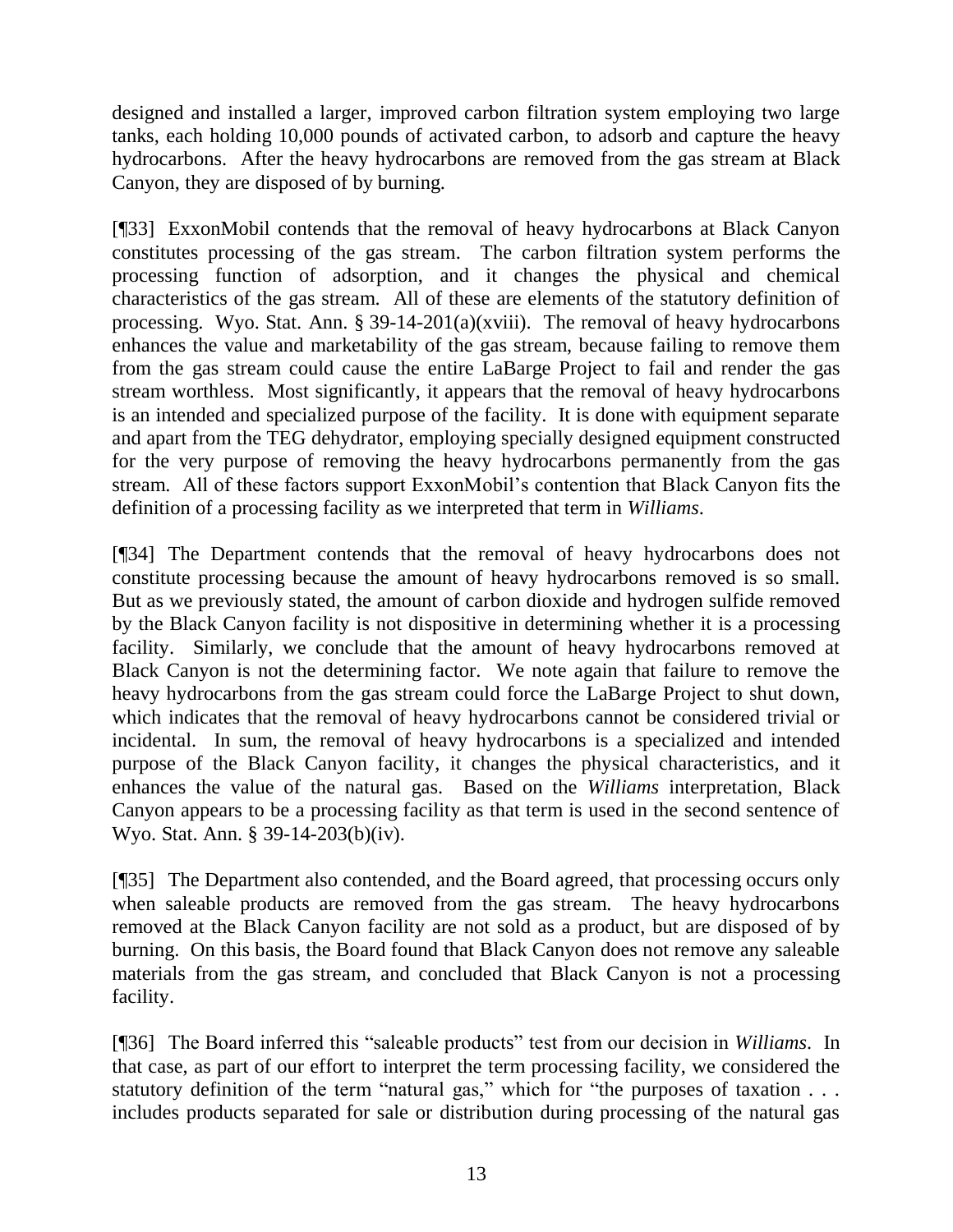stream." *Williams*, ¶ 18, 107 P.3d at 185. We took this language to suggest "that the legislature understood processing would separate certain products from the natural gas stream." *Id*. The Board read this to mean that processing occurs only when a valuable or saleable product is removed from the gas stream. The heavy hydrocarbons removed at Black Canyon are not sold or distributed, and so applying the saleable products test, the Board determined that Black Canyon is not a processing facility.

[¶37] We reject this reading of our decision in *Williams*. The statutory definition of processing refers to "enhanc[ing] the marketability of the stream, or enhanc[ing] the value of the separate components of the stream." Wyo. Stat. Ann. § 39-14-201(a)(xviii). Removing the heavy hydrocarbons at Black Canyon clearly enhances the marketability and value of the gas stream. Otherwise, ExxonMobil would have no reason to remove the heavy hydrocarbons. While the statutory definition of "natural gas" does include "products separated for sale or distribution," that could as easily refer to the remaining gas stream, which is separated and sold or distributed, as to the heavy hydrocarbons. Neither the statutory definition nor our discussion in *Williams* provides support for the saleable products test applied by the Board.

[¶38] Further, the Department has not previously applied the saleable products test as it did here. Prior to the hearing, one of the Department's witnesses was deposed, and asked to define a processing facility. He stated that there "has to be a deliberate attempt to remove components from the gas stream, either valuable or nonvaluable components, that are items of natural gas other than water vapor." If the heavy hydrocarbons are considered nonvaluable components of the gas stream, Black Canyon"s deliberate removal of them would constitute processing under this definition. At the hearing, however, this same witness testified that at a processing facility, there "must be a deliberate attempt to change the physical, chemical characteristics to make . . . the natural gas or the product more marketable and available for sale and distribution." With this change to its definition, the Department asserted that a processing facility must remove a saleable product from the gas stream. While we generally defer to an agency's interpretation of the statutes it administers, an agency"s statutory interpretation is entitled to little deference when it is contrary to prior practice and precedent. *RME*, ¶ 44, 150 P.3d at 689. Moreover, Black Canyon qualifies as a processing facility even under the Department's second definition, because its removal of heavy hydrocarbons makes either "the natural gas or the product more marketable." Black Canyon is not disqualified as a processing facility just because the heavy hydrocarbons it removes are not sold.

[¶39] We are also persuaded by ExxonMobil"s argument that a saleable products test could lead to absurd results. At Shute Creek, ExxonMobil removes sulfur and carbon dioxide from the gas stream. Historically, there have been times when sulfur and carbon dioxide have had essentially no commercial value. During such times, ExxonMobil did not sell these components, but reinjected the sulfur back into the ground and vented the carbon dioxide to the atmosphere. *See Amoco Prod. Co. v. State*, 751 P.2d 379, 380 (Wyo. 1988). Applying the saleable products test as the Board did here, the Department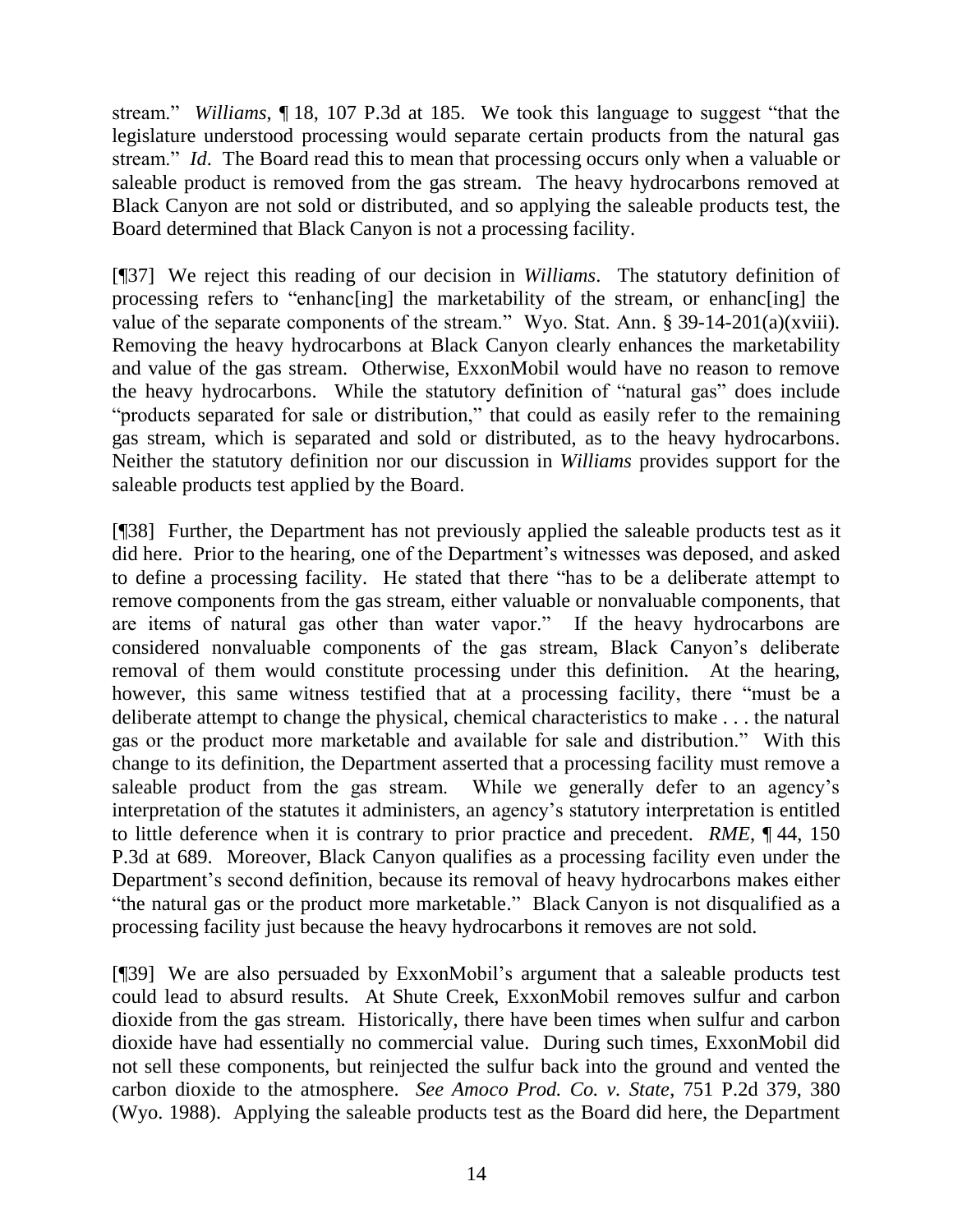could treat Shute Creek as a processing facility when it is selling sulfur and carbon dioxide, but not when it is reinjecting or venting those components. Shute Creek"s classification as a processing facility should not fluctuate with the market, and for this additional reason, we reject the saleable products test used by the Board.

# **d. Recap of** *Williams* **interpretations**

[¶40] Our review of the Board"s decision in light of the interpretations discussed in *Williams* yields mixed results. It is a close question because of the significant differences between the Black Canyon facility and the typical Type 1 dehydrator, but we are inclined to agree with the Department that Black Canyon fits the definition of an initial dehydrator. We are not convinced that Black Canyon is a processing facility based on its temporary removal of carbon dioxide and hydrogen sulfide from the gas stream, and yet we are inclined to agree with ExxonMobil that Black Canyon fits the definition of a processing facility because of its deliberate removal of heavy hydrocarbons. These contradictions require us to continue with our analysis.

# **2. Interpretation based on industry usage**

[¶41] In *Williams*, the Board expressly relied on "customary usage in the industry" to help interpret the term processing facility, and less explicitly, to help define the term initial dehydrator. *Williams*, ¶ 17 n.2, 107 P.3d at 185 n.2. In this case, ExxonMobil presented expert witnesses who testified to the Board that, within the petroleum industry, Black Canyon would not be considered an initial dehydrator. They testified that the Black Canyon facility has all of the functional attributes of a natural gas processing facility "as understood in the industry," and would be considered a processing facility under customary usage. The Department presented no industry experts to counter or disagree with this testimony.

[¶42] The Department asserted that ExxonMobil"s expert testimony was not relevant. The Board agreed, ruling that "the exhibits and testimony presented by Dr. Enick and [Mr.] MacFarland might be appropriate if the question was how to characterize Black Canyon in a technical and engineering context, [but] such evidence does not shed any particular light on, nor significantly assist in the task at hand, which is to determine the Wyoming Legislature's intent in adopting . . . the term 'processing facility.'" This ruling by the Board contravenes well-established precedent. "[W]hen construing technical terms contained within statutes, we look to the meaning ascribed to those terms in the applicable field." *Williams*, ¶ 19, 107 P.3d at 185. Indeed, for technical terms, particular weight may be given to industry usage:

> If a word in a statute has a usual meaning and a technical meaning, the technical meaning is preferred as stated in § 8-1- 103 W.S.1977, Cum.Supp.1987, which provides: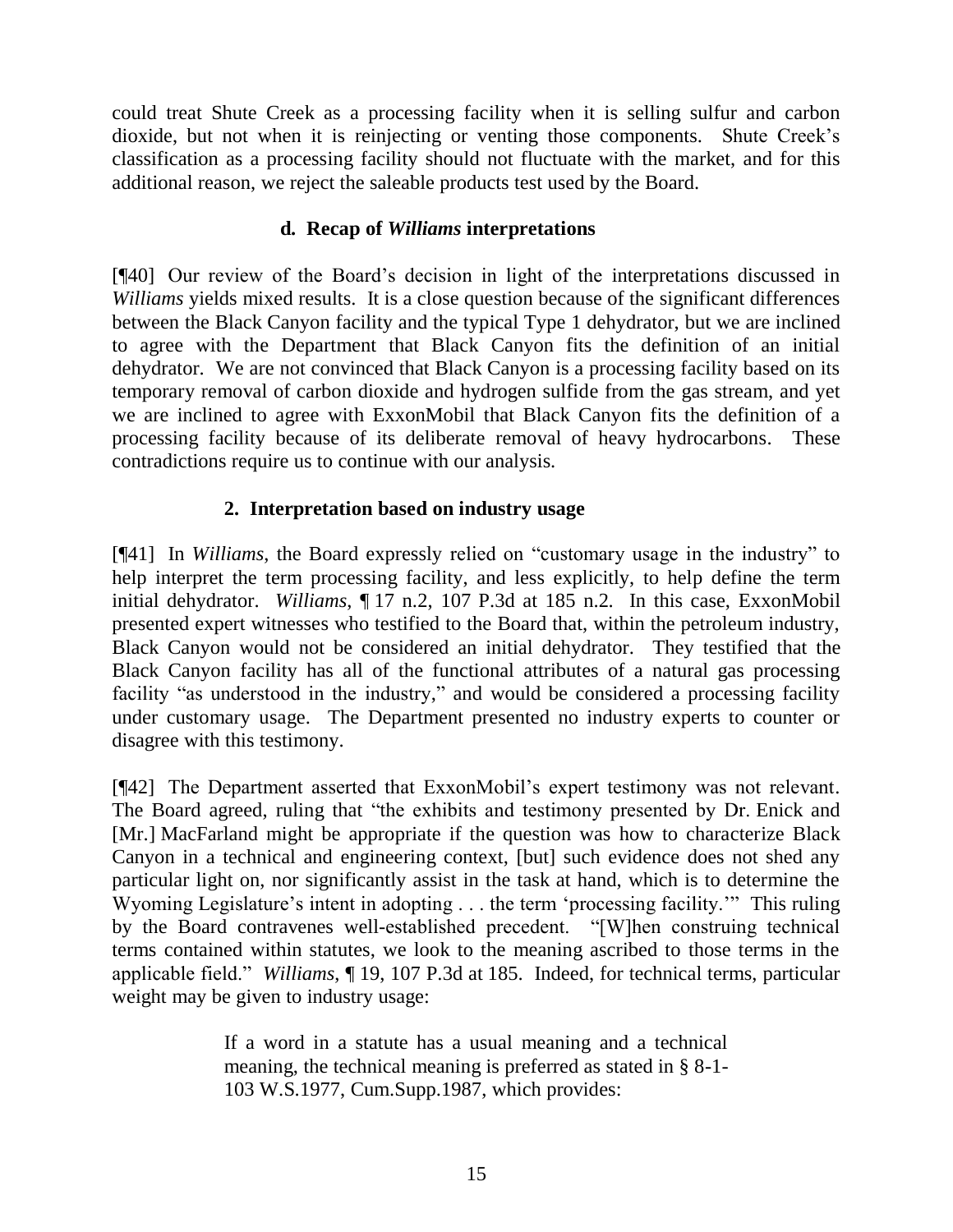(a) The construction of all statutes of this state shall be by the following rules, unless that construction is plainly contrary to the intent of the legislature:

(i) Words and phrases shall be taken in their ordinary and usual sense, but *technical words* and phrases having a peculiar and appropriate meaning in law *shall be understood according to their technical import.*

*Amoco Prod. Co.*, 751 P.2d at 383 (emphasis supplied in original; some internal punctuation omitted).

[¶43] The industry"s characterization of Black Canyon as a processing facility, even if in the technical or engineering context, is highly relevant in determining what the legislature intended the terms initial dehydrator and processing facility to mean. The Board erred in refusing to consider this evidence. This error is especially troublesome because this evidence was essentially undisputed. The Department presented no industry expert to contest ExxonMobil"s testimony that within the petroleum industry, Black Canyon would be considered a processing facility and not an initial dehydrator.

[¶44] The Department did present evidence that ExxonMobil has historically referred to Black Canyon as a dehydrator and to Shute Creek as a processing facility. This has been done in internal planning documents, and in documents submitted to regulatory agencies. We agree with the Department's contention that these historical references provide evidence that Black Canyon is a dehydrator. That evidence is of little use here, however, because it is undisputed that Black Canyon is a dehydrator. The question before the Board, and now before us, is whether Black Canyon is an initial dehydrator or a processing facility as those terms are used in Wyo. Stat. Ann. § 39-14-203(b)(iv).

[¶45] Administrative agencies have broad discretion in deciding to admit or exclude evidence. *Sinclair Oil Corp. v. Wyoming Public Service Comm'n*, 2003 WY 22, ¶ 41, 63 P.3d 887, 901 (Wyo. 2003). In this case, however, the Board admitted the expert testimony into evidence, and used it as the basis for detailed findings of fact. It then ruled that the evidence was irrelevant and could be ignored. This was not a discretionary decision to admit or exclude evidence, but a legal decision about how the evidence could be used. We review this legal question *de novo*, and have an obligation to correct the Board"s legal error. *Dale*, ¶ 26, 188 P.3d at 561.

[¶46] Evidence that the industry would consider Black Canyon a processing facility rather than an initial dehydrator is a strong factor in ExxonMobil"s favor. Still, we are left with various plausible interpretations of the statutory language. Black Canyon seems to fit the definition of an initial dehydrator as interpreted in *Williams*, but it is not an initial dehydrator as that term is understood in the petroleum industry. Black Canyon may not be a processing facility because it removes carbon dioxide and hydrogen sulfide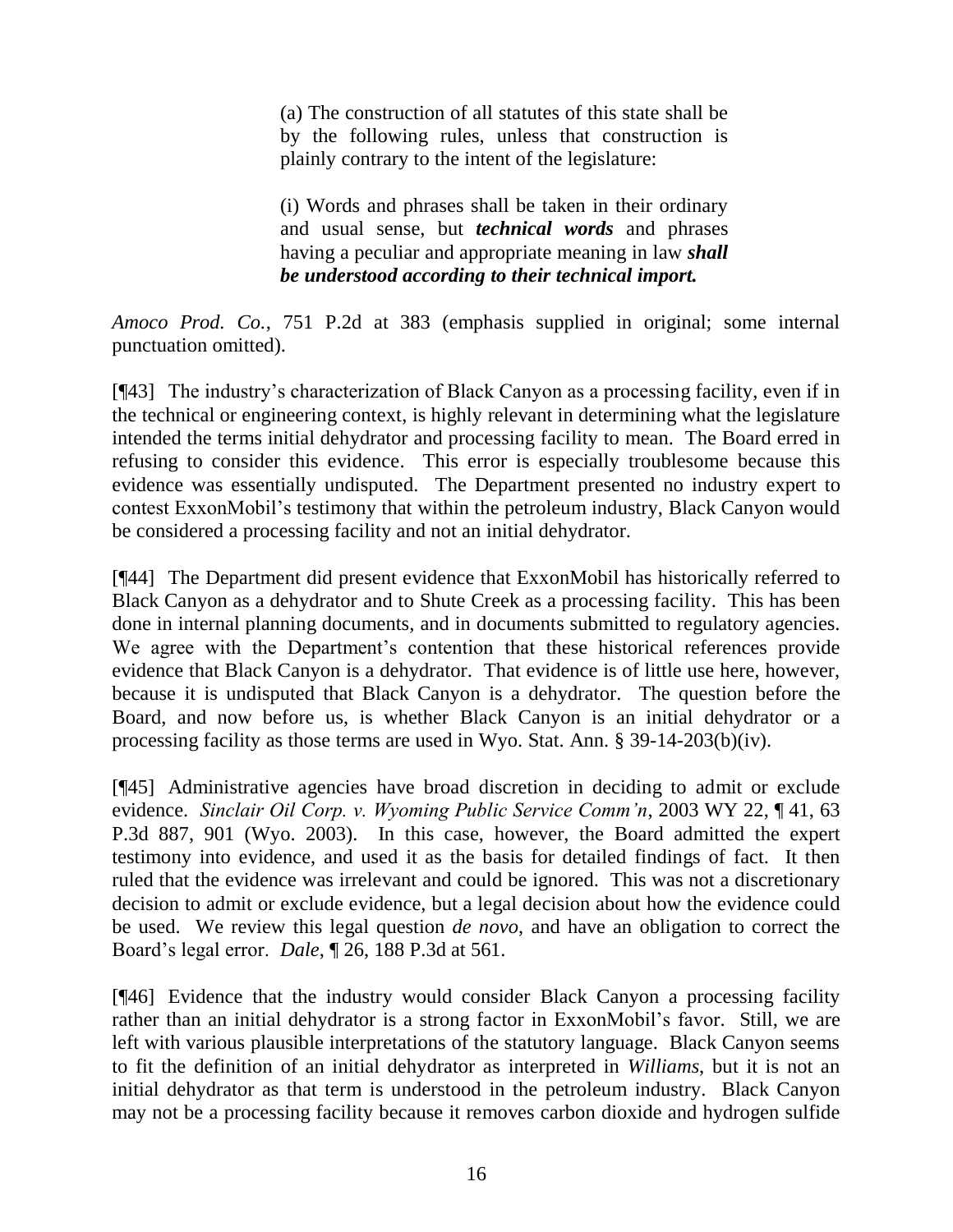from the gas stream, but it may be because it removes heavy hydrocarbons. A statute is ambiguous if it is vague or uncertain and subject to varying interpretations. *Allied-Signal v. Wyoming State Bd. of Equalization*, 813 P.2d 214, 219-220 (Wyo. 1991). At this point in our analysis, we must conclude that the statutory terms initial dehydrator and processing facility, as used in Wyo. Stat. Ann. § 39-14-203(b)(iv), are ambiguous. This same conclusion has previously been suggested by the Board. *Williams*, ¶ 34, 107 P.3d at 189.

## **C. Construction of the Severance Tax Statutes**

[¶47] Because the statute is ambiguous, we rely upon principles of statutory construction in order to ascertain the legislative intent. *Qwest*, ¶ 8, 130 P.3d at 511. Two principles of statutory construction are particularly useful in this case. First is a principle of construction applicable to taxation statutes:

> "Tax statutes are to be construed in favor of the taxpayer and are not to be extended absent clear intent of the legislature." *Chevron U.S.A., Inc.* [*v. State*], 918 P.2d [980,] 985 [(Wyo. 1996)]. In the interpretation of statutes levying taxes it is the established rule not to extend their provisions, by implication, beyond the clear import of the language used, or to enlarge their operations so as to embrace matters not specifically pointed out. In case of doubt they are construed most strongly against the government and in favor of the citizen. *Amoco Production Co. v. Dept. of Revenue*, 2004 WY 89, ¶ 18, 94 P.3d 430, 438 (Wyo. 2004). Thus, taxes may not be imposed by any means other than a clear, definite and unambiguous statement of legislative authority. *Chevron U.S.A., Inc.*, 918 P.2d at 984; *Amoco Production Co.*, ¶ 18[, 94 P.3d at 438- 39]. *See also* Wyo. Const. art. 15, § 13 (stating "no tax shall be levied, except in pursuance of law, and every law imposing a tax shall state distinctly the object of the same, to which only it shall be applied.").

*Qwest*, ¶ 9, 130 P.3d at 511-12 (paragraph breaks omitted). Construing the statute in favor of the taxpayer inclines us toward ExxonMobil"s position that Black Canyon is not an initial dehydrator, but is a processing facility, as those terms are used in Wyo. Stat. Ann. § 39-14-203(b)(iv).

[¶48] The second useful principle of statutory construction is this:

In ascertaining the legislative intent in enacting a statute ... the court . . . must look to the mischief the act was intended to cure, the historical setting surrounding its enactment, the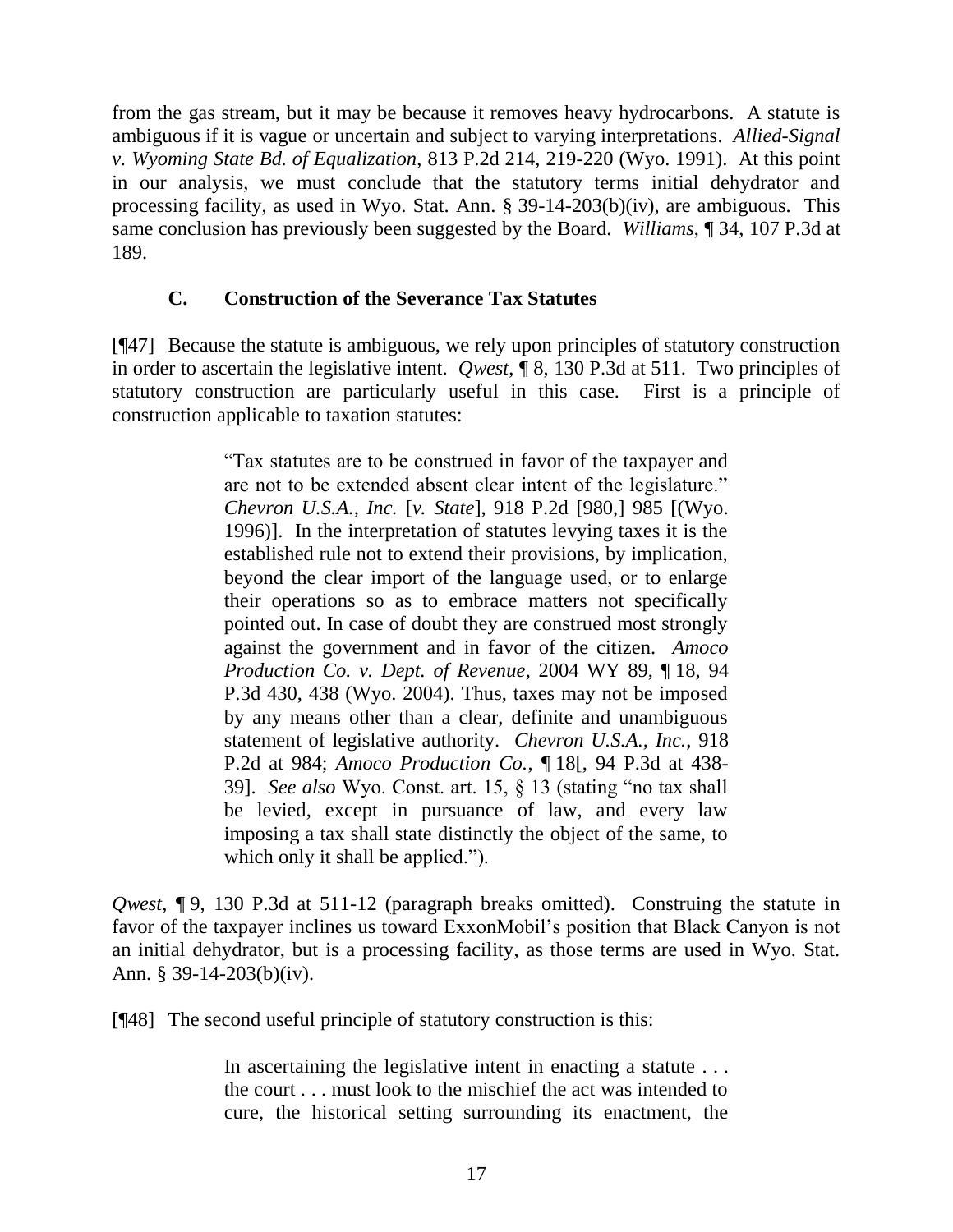public policy of the state, the conditions of the law and all other prior and contemporaneous facts and circumstances that would enable the court intelligently to determine the intention of the lawmaking body.

*Qwest*, ¶ 8, 130 P.3d at 511, quoting *Petroleum Inc. v. State Bd. of Equalization*, 983 P.2d 1237, 1240 (Wyo. 1999). In the case before us now, the statute"s historical setting and the general public policy regarding severance taxes provide helpful insight into what the legislature intended when it enacted the statute at issue.

[¶49] The severance tax is imposed at the point where "the production process is completed." Wyo. Stat. Ann. § 39-14-203(b)(ii). Historically, the term "production" refers to the severance of minerals from the ground. *State v. Pennzoil Co.*, 752 P.2d 975, 979 (Wyo. 1998). Accordingly, the severance tax was traditionally imposed on the value of the mineral at the point where it is severed from the ground. *Petra Energy, Inc. v. Department of Revenue*, 6 P.3d 1267, 1271 (Wyo. 2000). For natural gas, severance is generally considered to occur at the wellhead. *See Union Pac. Resources Co.*, 839 P.2d at 360-61. Accordingly, it has been said that the "basic concept" of the severance tax "is valuation at the wellhead." *J. Ray McDermott & Co. v. Hudson*, 370 P.2d 364, 367 (Wyo. 1962). The legislature may choose to adjust or clarify the precise point of valuation, and over the years it has enacted legislation to do that. But unless the statute includes a clear expression of legislative intent to shift the point of valuation away from the wellhead, the statutory language should be construed to conform as nearly as possible to the basic severance tax concept of valuation at the wellhead.

[¶50] The Black Canyon facility is separated, physically and functionally, from the wellheads of the LaBarge Project. It does not play a part in removing the gas from the ground, but instead in handling the gas after it has been removed from the ground and gathered at the Black Canyon facility. On this basis, it seems inappropriate to consider Black Canyon, as the Department urges, as part of the production process like a typical, small, Type 1 dehydrator. It seems more appropriate to consider Black Canyon, as ExxonMobil urges, to be part of the post-production operations, more akin to the larger and more complex Type 2 dehydrators. ExxonMobil"s position in this litigation places the point of valuation closer to the wellheads, while the Department"s position pushes it further downstream. Absent a clear expression of legislative intent to depart from the basic severance tax concept of valuation at the wellhead, we must construe the statute in harmony with that concept. Based on these considerations, our construction of Wyo. Stat. Ann.  $\S 39-14-203(b)(iv)$  must be that the legislature's intent was not to classify Black Canyon as an initial dehydrator as that term is used in the first sentence, but rather to consider Black Canyon a processing facility as that term is used in the second sentence of the statute.

[¶51] Based on both of these principles of statutory construction, we are ultimately persuaded that Wyo. Stat. Ann. § 39-14-203(b)(iv) must be construed as urged by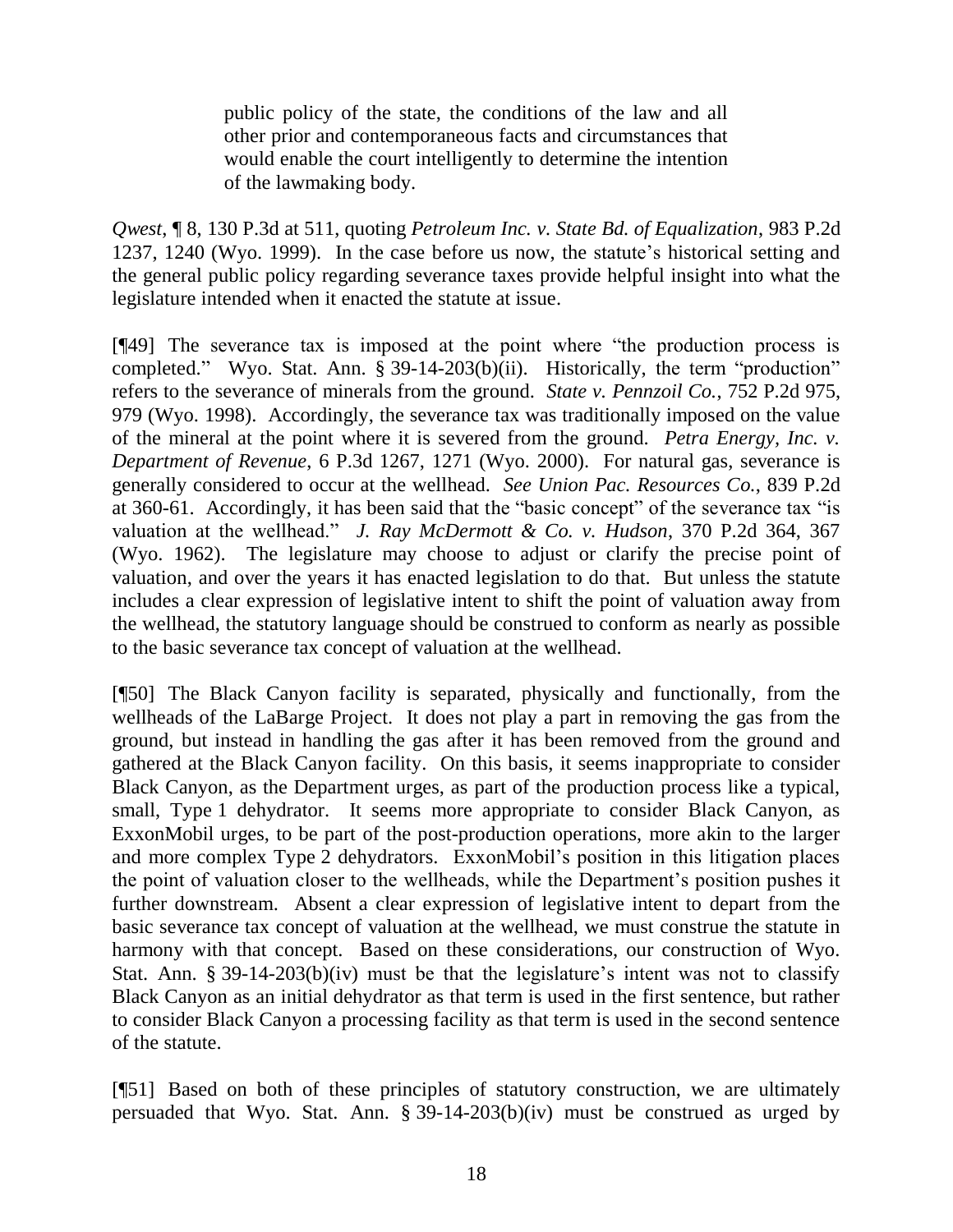ExxonMobil. We therefore determine that ExxonMobil"s Black Canyon is not an "initial dehydrator," as that term is used in the first sentence of Wyo. Stat. Ann. § 39-14-  $203(b)(iv)$ , and the correct point of valuation for severance taxes is not the outlet of the Black Canyon facility. Black Canyon is instead a "processing facility" as that term is used in the second sentence of the statute, and the proper point of valuation is "at the inlet to the initial transportation related compressor, custody transfer meter or processing facility, whichever occurs first."

[¶52] ExxonMobil urges us to choose among these three options. It asserts that there is a custody transfer meter located at each wellhead, so the proper point of valuation is at the inlet to these custody transfer meters. The record before us, however, does not establish with sufficient certainty whether those meters are custody transfer meters or volume meters. If they are volume meters, they are not the proper points of valuation. *See Amoco Prod. Co.*, ¶ 31, 94 P.3d at 443. We are unable to resolve this issue based on the record before us, and will remand this case to the Board to determine the correct point of valuation in accordance with this opinion.

# **Issue II. Proportionate Profits Method**

[¶53] As discussed above, severance taxes are levied on the value of the natural gas at the point where "the production process is completed." Wyo. Stat. Ann. § 39-14-  $203(b)(ii)$ . The gas from the LaBarge Project is not sold at that point. Instead, ExxonMobil sells it after the gas has been processed and separated into products including methane, carbon dioxide, and sulfur. The amount ExxonMobil actually receives when it sells those products represents their higher value after processing and separation. An accounting method must be used to reduce the amount ExxonMobil actually receives for the products to reflect the lower value at the point where the production process is completed.

[¶54] The method chosen by the Department for calculating the value of ExxonMobil"s 2005 production is the proportionate profits method set forth in Wyo. Stat. Ann. § 39-14-  $203(b)(vi)(D)$ :

Proportionate profits – The fair market value is:

(I) The total amount received from the sale of the minerals minus exempt royalties, nonexempt royalties and production taxes times the quotient of the direct cost of producing the minerals divided by the direct cost of producing, processing and transporting the minerals; plus

(II) Nonexempt royalties and production taxes.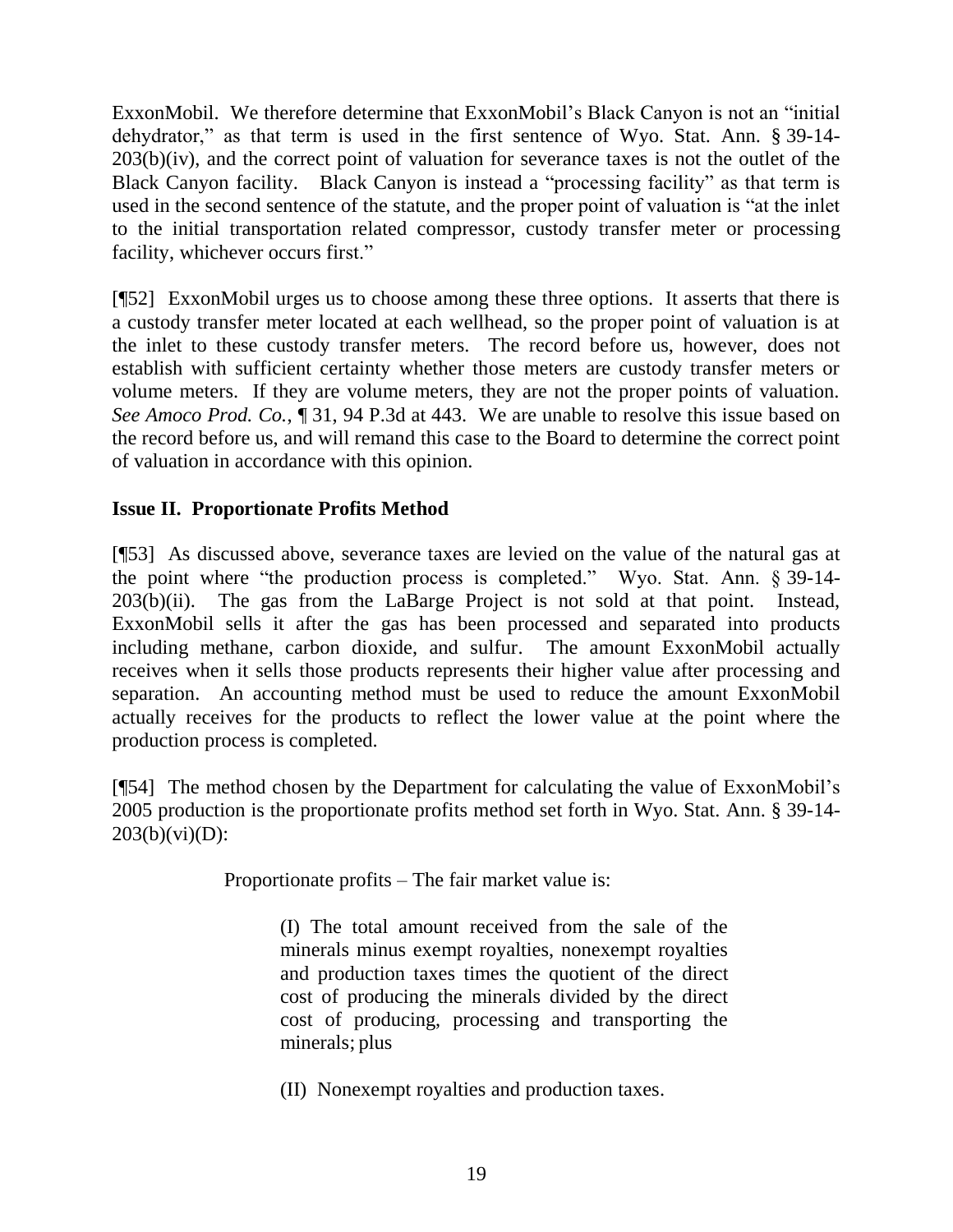A much-simplified example can illustrate how the proportionate profits method works. A company sells its natural gas for \$100, which is, in the words of the statute, the "total amount received from the sale of the minerals." The "direct cost of producing the minerals" is \$30. The "direct cost of producing, processing and transporting the minerals" is \$50. Applying the statutory formula, the "fair market value" is calculated as follows:  $$100 \times ($30 \div $50) = $60$ . This establishes the value of the natural gas at the time production was completed as \$60, and the severance tax would be levied on this amount.

[¶55] In its order, the Board provided this broad explanation of how the proportionate profits method applies to ExxonMobil:

> Under Wyoming law, the fair market value of natural gas production is determined at the point when the production process has been completed. Wyo. Stat. [Ann. §] 39-2- 208(a). The LaBarge raw gas stream, however, must undergo extensive processing in order to have marketable products. For this reason the amount received from the sale of the products from the raw gas stream reflects the value of those products after both production and processing. In order to determine the value of the products after production only, it is necessary to deduct from the total amount received from the sale an amount reflecting the value added to the products by processing. The purpose of the direct cost ratio in the proportionate profits methodology is to allocate "a portion of a taxpayer"s revenue to non-taxable functions, i.e. processing and transporting." *RME Petroleum Company v. Wyoming Department of Revenue*, 2007 WY 16, ¶ 51, 150 P.3d 673, 691 (Wyo. 2007).

[¶56] The dispute between the Department and ExxonMobil concerns the costs ExxonMobil incurs in transporting methane, carbon dioxide, and sulfur products to their respective points of sale after they have been processed and separated from the natural gas stream. The parties agree that post-processing transportation costs must be factored into the calculation, but disagree about how that should be done. The Department subtracted the post-processing transportation costs from the "total amount received from the sale of the minerals." ExxonMobil contends that this is contrary to the statutory formula, and that post-processing transportation costs must instead be included in the denominator of the direct cost ratio.

[¶57] The Department maintains that the result of including the post-processing transportation costs in the direct cost ratio is a compelling reason to reject ExxonMobil"s position. The post-processing transportation costs are particularly high for carbon dioxide, because it must be compressed and sent long distances through pipelines to the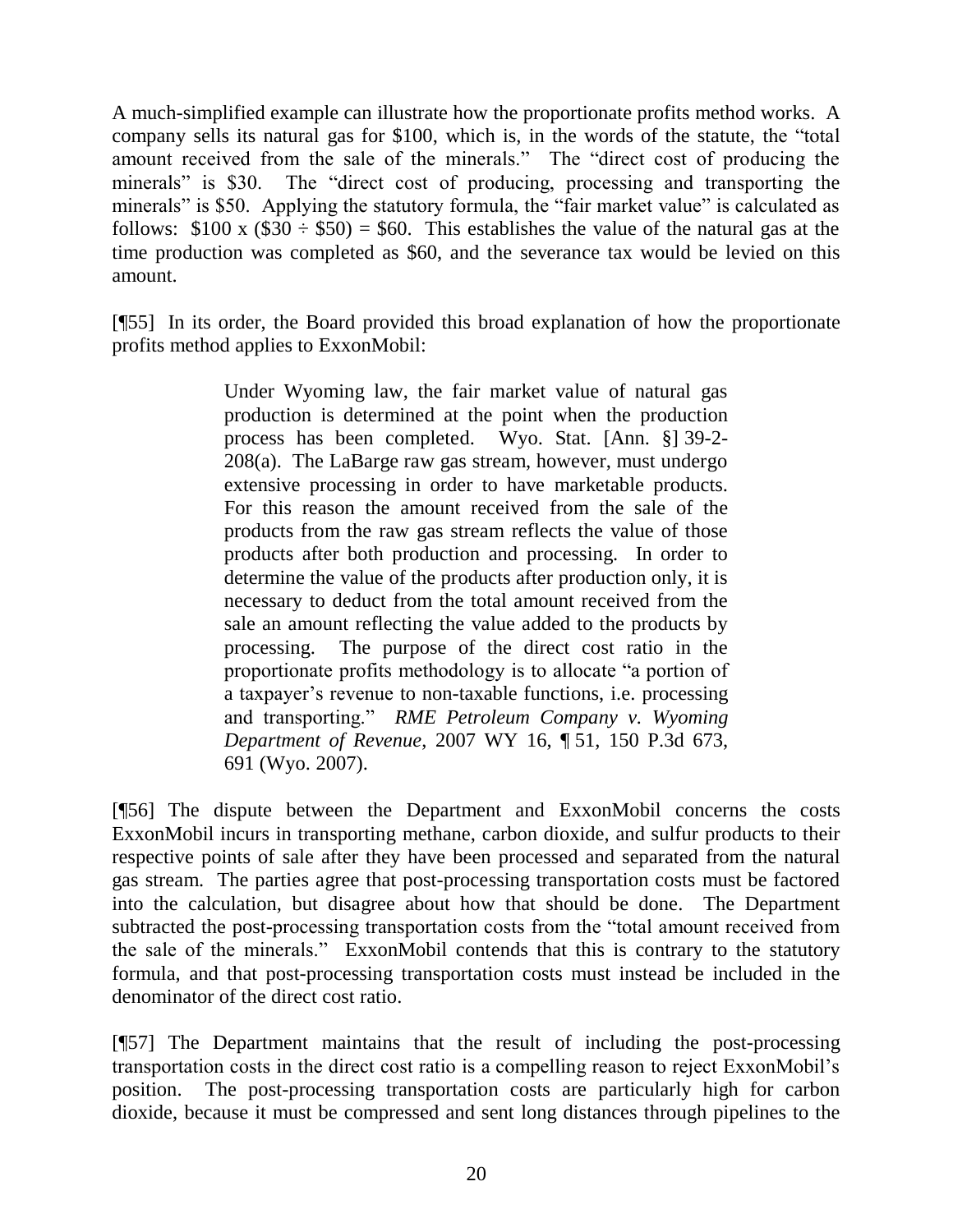eventual points of sale. The Department points out that including the post-processing transportation costs for carbon dioxide "reduced taxable value for the gas stream to such an extent that *not taxing [carbon dioxide] at all generated a higher taxable value in the remaining minerals taxed.*" (Emphasis supplied by the Department.) The Department claims that this is an absurd result that should be avoided when interpreting the statute. *See Chevron U.S.A., Inc. v. Department of Revenue*, 2007 WY 43, ¶ 18, 154 P.3d 331, 337 (Wyo. 2007).

[¶58] We disagree that this result is absurd. Severance taxes are levied on the "fair market value" of the mineral "after the production process is completed." Wyo. Stat. Ann. § 39-14-203(b)(ii). If it is unusually expensive to transport a mineral from the point of production to the point of sale, then that mineral has a lower fair market value at the point of production. More specifically, if the carbon dioxide component of the LaBarge raw gas stream is extremely expensive to transport, then the value of the carbon dioxide at the point of production is correspondingly low. If the value of the carbon dioxide is low, that reduces the value of the entire gas stream at the point of production. In fact, as we have previously observed, when natural gas prices are particularly low, the LaBarge gas stream may have "zero taxable value" under some accounting methods. *See Wyoming Dep't of Revenue v. Exxon Mobil Corp.*, 2007 WY 21, ¶ 3, 150 P.3d 1216, 1218 (Wyo. 2007).

[¶59] The statutory formula for the proportionate profits method explicitly includes the "direct cost of producing, processing and transporting the minerals" in the denominator of the direct cost ratio. Wyo. Stat. Ann. § 39-14-203(b)(vi)(D). The use of the plural, "minerals," indicates that the transportation costs for all components of the raw gas stream must be included in the formula. The statute does not allow the Department to include the direct costs of some minerals and exclude the direct costs of others. While the Department may be correct that including the high costs of post-processing transportation for carbon dioxide results in a lower taxable value for the entire gas stream, that result is not absurd but rather a reflection of the true market value of the LaBarge gas stream at the point of production. The result is entirely consistent with the mandate of the Wyoming Constitution that "the product of all mines shall be taxed in proportion to the value thereof." Wyo. Const. art. 15, § 3.

[¶60] The Department asserts that post-processing transportation costs are not included in the direct cost ratio because they are incurred to transport the separate products of the gas stream rather than the collective gas stream. The Board agreed with this contention:

> When individual mineral products are separated through processing as defined by statute, the producer may incur postplant costs for transporting that particular mineral product to the point of sale. Those costs do not proportionately enhance the value of the other mineral products. Post-plant transportation costs thus bear no relevance to the value added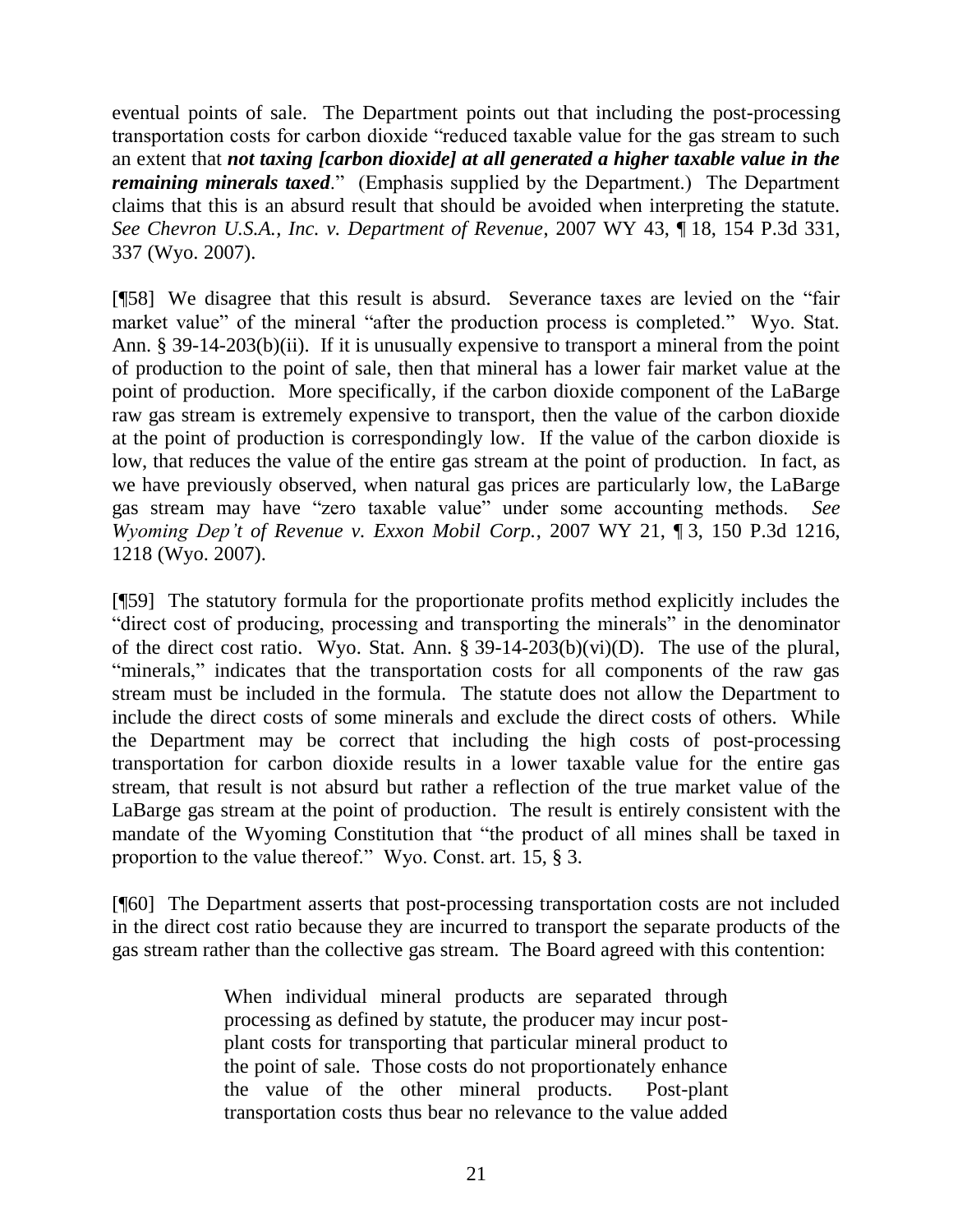by processing, and, therefore, do not belong in the direct cost ratio.

[ $[61]$ ] However, Wyo. Stat. Ann. § 39-14-201(a)(xv) explicitly provides that, "For the purposes of taxation, the term natural gas includes products separated for sale or distribution during processing of the natural gas stream including, but not limited to plant condensate, natural gas liquids and sulfur." Methane, carbon dioxide, and sulfur are all products separated from the LaBarge Project natural gas stream, and all are included within the definition of natural gas for purposes of taxation. Because the Department levies taxes on the value of each individual product, it must also consider the costs of transporting each individual product.

[¶62] The key to resolving this dispute, we believe, is to determine whether postprocessing transportation costs are part of the "direct cost of producing, processing and transporting the minerals." If so, then Wyo. Stat. Ann.  $\S 39-14-203(b)(vi)(D)$  directs that they be included in the denominator of the direct cost ratio. This is the position taken by ExxonMobil. The position taken by the Department, though never expressly stated this way, is that post-processing transportation costs are indirect costs. The Department's regulations provide this definition of direct costs:

> "Direct costs of producing, processing and transporting" includes the direct cost of producing . . . plus transportation and processing plant or facility labor whose primary purpose is transporting or processing crude oil, plant condensate, natural gas and other mineral products removed from the production stream; materials and supplies used for transporting and processing; depreciation expense for equipment used for transportation and processing; fuel, power and other utilities used for transportation and processing and maintenance of the transporting and processing plant or facilities; transportation from the point of valuation to the processing plant or facility to the extent included in the price and provided by the producer; ad valorem taxes on the transporting equipment and processing plant or facility; and any other direct costs incurred that are specifically attributable to the transporting or processing of mineral products contained in the production stream.

Department of Revenue Rules, ch.  $6, \frac{6}{9}$  4b(x). The Department contends that because the definition of direct costs expressly includes the costs of "transportation from the point of valuation to the processing plant or facility," it impliedly excludes costs incurred after the processing plant or facility.

[¶63] The Department has overlooked another phrase in this regulation, which states that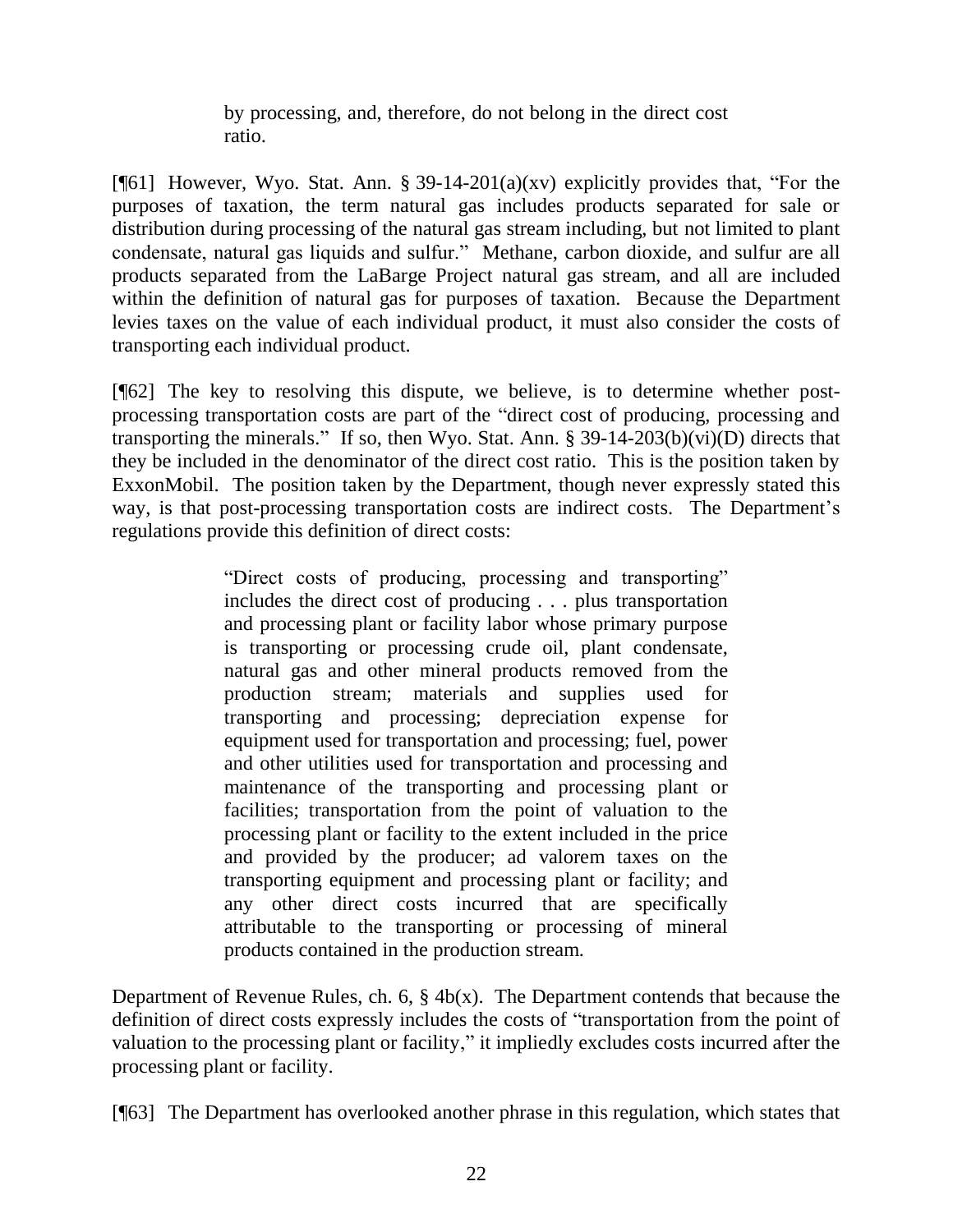direct costs include "any other direct costs incurred that are specifically attributable to the transporting or processing of mineral products contained in the production stream." Postprocessing transportation costs are specifically attributable to transporting the methane, carbon dioxide, and sulfur products contained in the gas stream. This provision of the regulation substantially undermines the Department's position that post-processing transportation costs are not direct costs.

[¶64] The statutes and regulations provide no definition of the term "indirect costs" as applied to natural gas. As applied to coal, however, indirect costs are defined to include "allocations of corporate overhead, data processing costs, accounting, legal and clerical costs, and other general and administrative costs which cannot be specifically attributed to an operational function without allocation." Wyo. Stat. Ann. § 39-14-103(b)(vii)(D). Applying this statutory definition, we have observed that, for example, the costs of mining permits and environmental impact statements are indirect costs because they benefit the entire operation and cannot be specifically attributed to any coal mining or processing function. *Powder River Coal Co. v. Wyoming State Bd. of Equalization*, 2002 WY 5,  $\P$  22, 38 P.3d 423, 430 (Wyo. 2002). Although this statutory definition applies directly to coal, we also find it helpful in defining indirect costs of producing natural gas.

[¶65] The post-processing transportation costs for methane, carbon dioxide, and sulfur are not general administrative costs that benefit the entire project. They are directly attributable to the function of transporting those mineral products. Reading this statutory definition of indirect costs together with the regulatory definition of direct costs, we must conclude that post-processing transportation costs are not indirect costs, but direct costs. Accordingly, post-processing transportation costs must be included in the denominator of the statutory formula for calculating the fair market value of the minerals using the proportionate profits method.

[¶66] Even if these post-processing transportation costs were indirect costs, however, the Department has provided no case law support for the approach of subtracting them from total sales. In *Powder River*, ¶ 18, 38 P.3d at 429, we explained that "The proportionate profits method adopted by the legislature recognizes that indirect costs occur proportionately over all functions, production, processing, and transportation, in the same ratio as direct costs." Accordingly, Wyo. Stat. Ann. § 39-14-203(b)(vi)(D) requires a calculation of the ratio of direct costs of production to the direct costs of production, processing, and transportation. It does not require a calculation of indirect costs in this formula, but instead presumes that indirect costs occur in the same ratio as direct costs. The statutory formula, as interpreted in *Powder River*, does not mention indirect costs, and therefore cannot be interpreted to authorize the Department"s approach of subtracting indirect costs from total sales.

[¶67] The Department has cited no statutory or regulatory authority for its approach of subtracting post-processing transportation costs directly from the amount received in sales. The applicable statute, Wyo. Stat. Ann.  $\S$  39-14-203(b)(vi)(D), is explicit about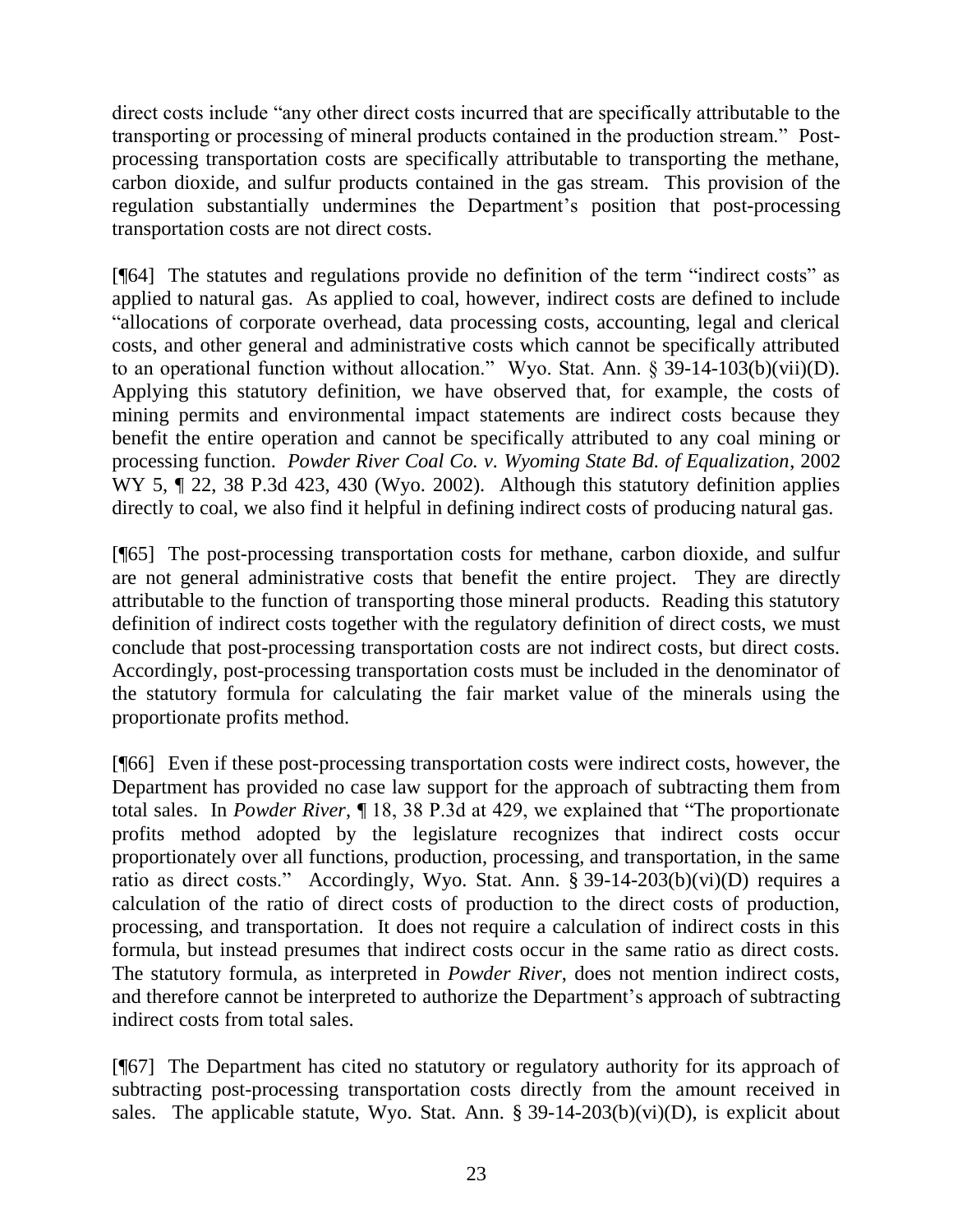what is included in this step of the formula: "The total amount received from the sale of the minerals minus exempt royalties, nonexempt royalties and production taxes." It does not indicate, in any way, that post-processing transportation costs are also subtracted from the sales amount.

[ $[68]$  For all of these reasons, we conclude that Wyo. Stat. Ann. § 39-14-203(b)(vi)(D) is unambiguous on the correct way to account for post-processing transportation costs. Post-processing transportation costs are "direct cost[s] of producing, processing and transporting the minerals." They must therefore be included in the denominator of the direct cost ratio under the proportionate profits method.

# *CONCLUSION*

[¶69] On both issues in this appeal, we reverse the Board"s decisions, and remand to the district court for further proceedings consistent with this opinion.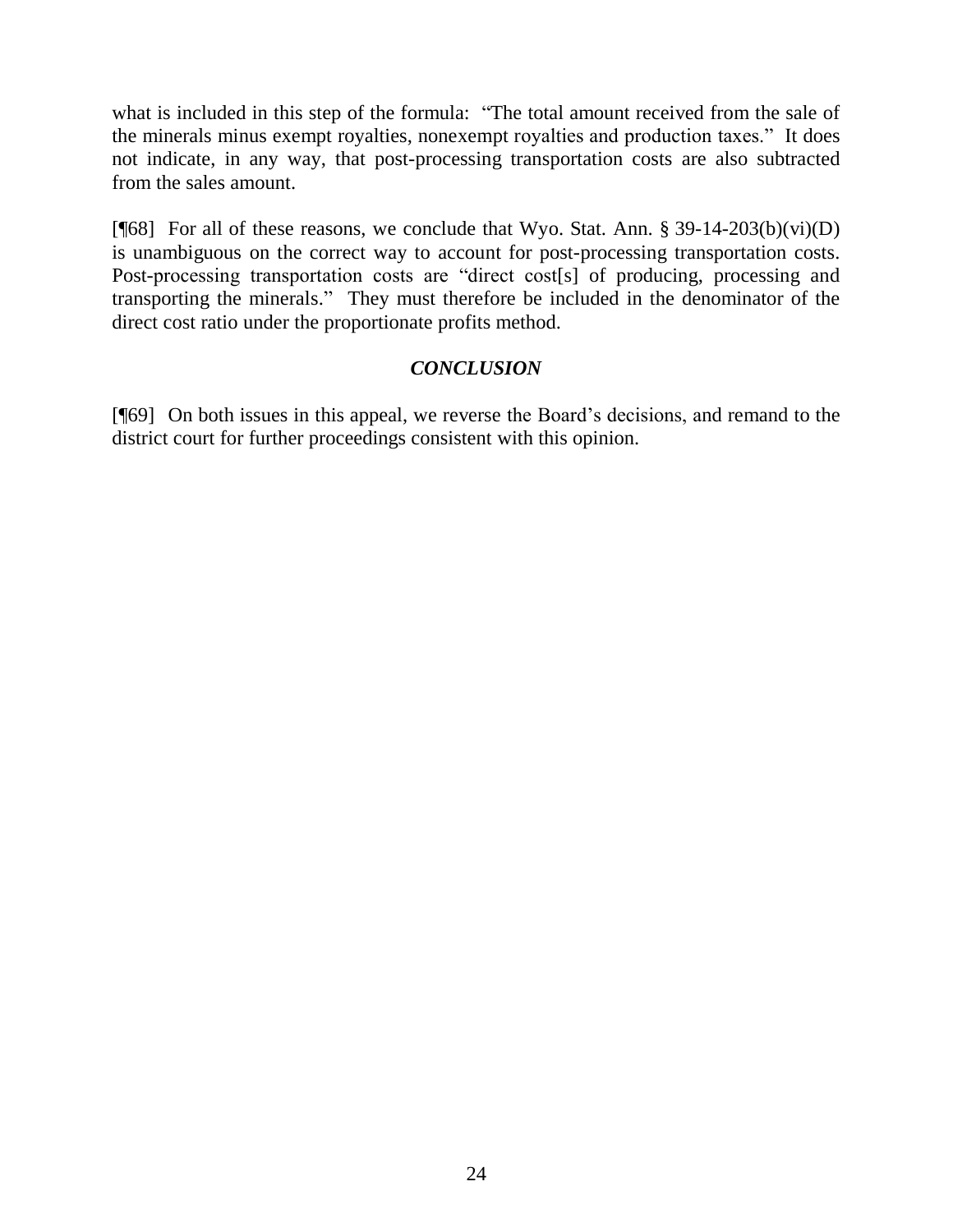[¶70] I respectfully dissent because I conclude that the majority opinion accords neither the Department of Revenue (DOR) nor the Board of Equalization (BOE) the full benefit of the applicable standards of review. Neither does it apply a complete statement of the applicable principles of statutory construction for revenue statutes such as those at issue here.

[¶71] It is my view that the heart of this controversy is best understood if the following circumstances are noted at the commencement of our discussion. The fair market value of natural gas for severance and ad valorem tax purposes is determined "after the production process is completed." Wyo. Stat. Ann. § 39-14-203(b)(ii) (LexisNexis 2009). Wyo. Stat. Ann. § 39-14-203(b)(iv) provides:

> The production process for natural gas is completed after extracting from the well, gathering, separating, injecting and any other activity which occurs **before the outlet of the initial dehydrator**. When no dehydration is performed, other than within a processing facility, the production process is completed at the inlet to the initial transportation related compressor, custody transfer meter or processing facility, whichever occurs first[.] [Emphasis added.]

[¶72] Determining the point of valuation is of particular significance because "expenses incurred by the producer prior to the point of valuation are not deductible in determining the fair market value of the [natural gas]." Wyo. Stat. Ann. § 39-14-203(b)(ii). Thus, because certain expenses "downstream" of the point of valuation *are* deductible, it is to the producer"s benefit to have the point of valuation determined "upstream" as far as possible. That is the instant case in a nutshell. Here Exxon seeks an "upstream" point of valuation instead of the "downstream" point of valuation determined by the DOR and confirmed by the BOE. See *Williams Production RMT Co. v. State Dept. of Revenue*, 2005 WY 28, ¶¶ 9-10, 107 P.3d 179, 183-84 (Wyo. 2005).

[ $[973]$ ] The majority concludes that these words in § 39-14-203(b)(iv) are ambiguous:

## **§ 39-14-203. Imposition.**

. . . .

(b) Basis of tax. The following shall apply: ….

(iv) The production process for natural gas is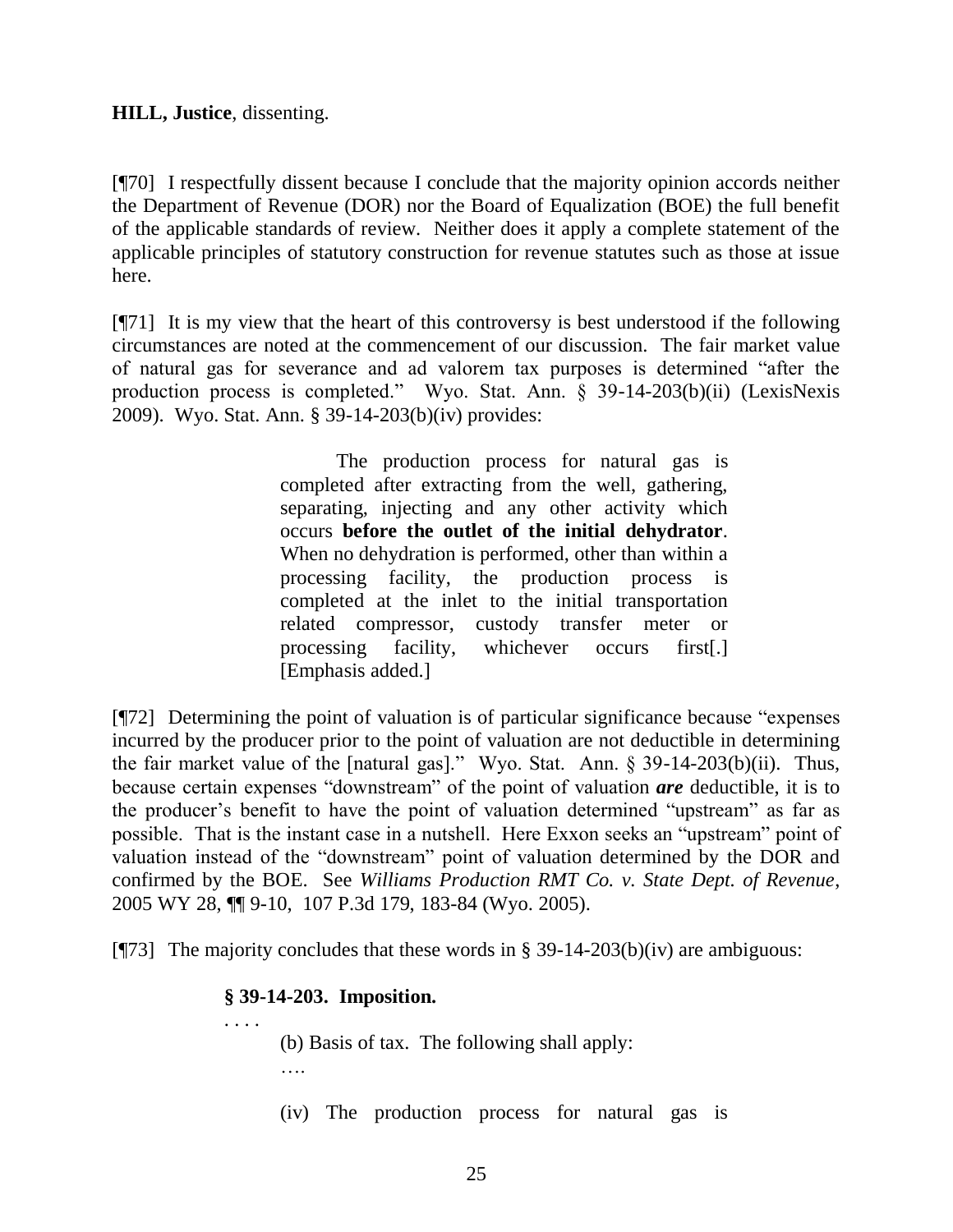completed after extracting from the well, gathering, separating, injecting and any other activity which occurs before the outlet of the **initial dehydrator**. When no dehydration is performed, other than within a **processing facility**, the production process is completed at the inlet to the initial transportation related compressor, custody transfer meter or processing facility, whichever occurs first;

[¶74] The majority begins its analysis by reciting the standard of review we apply in matters adjudicated under the Administrative Procedures Act. See Wyo. Stat. Ann. § 16- 3-114(c) (LexisNexis 2009) and *Dale v. S & S Builders*, 2008 WY 84, ¶ 22, 188 P.3d 554, 561 (Wyo. 2008). I include the entire statement of that standard of review because that cited by the majority is incomplete and, perhaps, just a bit misleading:

> Thus, in the interests of simplifying the process of identifying the correct standard of review and bringing our approach closer to the original use of the two standards, we hold that henceforth the substantial evidence standard will be applied any time we review an evidentiary ruling. When the burdened party prevailed before the agency, we will determine if substantial evidence exists to support the finding for that party by considering whether there is relevant evidence in the entire record which a reasonable mind might accept in support of the agency's conclusions. If the hearing examiner determines that the burdened party failed to meet his burden of proof, we will decide whether there is substantial evidence to support the agency's decision to reject the evidence offered by the burdened party by considering whether that conclusion was contrary to the overwhelming weight of the evidence in the record as a whole. See, *Wyo. Consumer Group v. Public Serv. Comm'n of Wyo.*, 882 P.2d 858, 860-61 (Wyo.1994); *Spiegel*, 549 P.2d at 1178 (discussing the definition of substantial evidence as "contrary to the overwhelming weight of the evidence"). If, in the course of its decision making process, the agency disregards certain evidence and explains its reasons for doing so based upon determinations of credibility or other factors contained in the record, its decision will be sustainable under the substantial evidence test. Importantly, our review of any particular decision turns not on whether we agree with the outcome, but on whether the agency could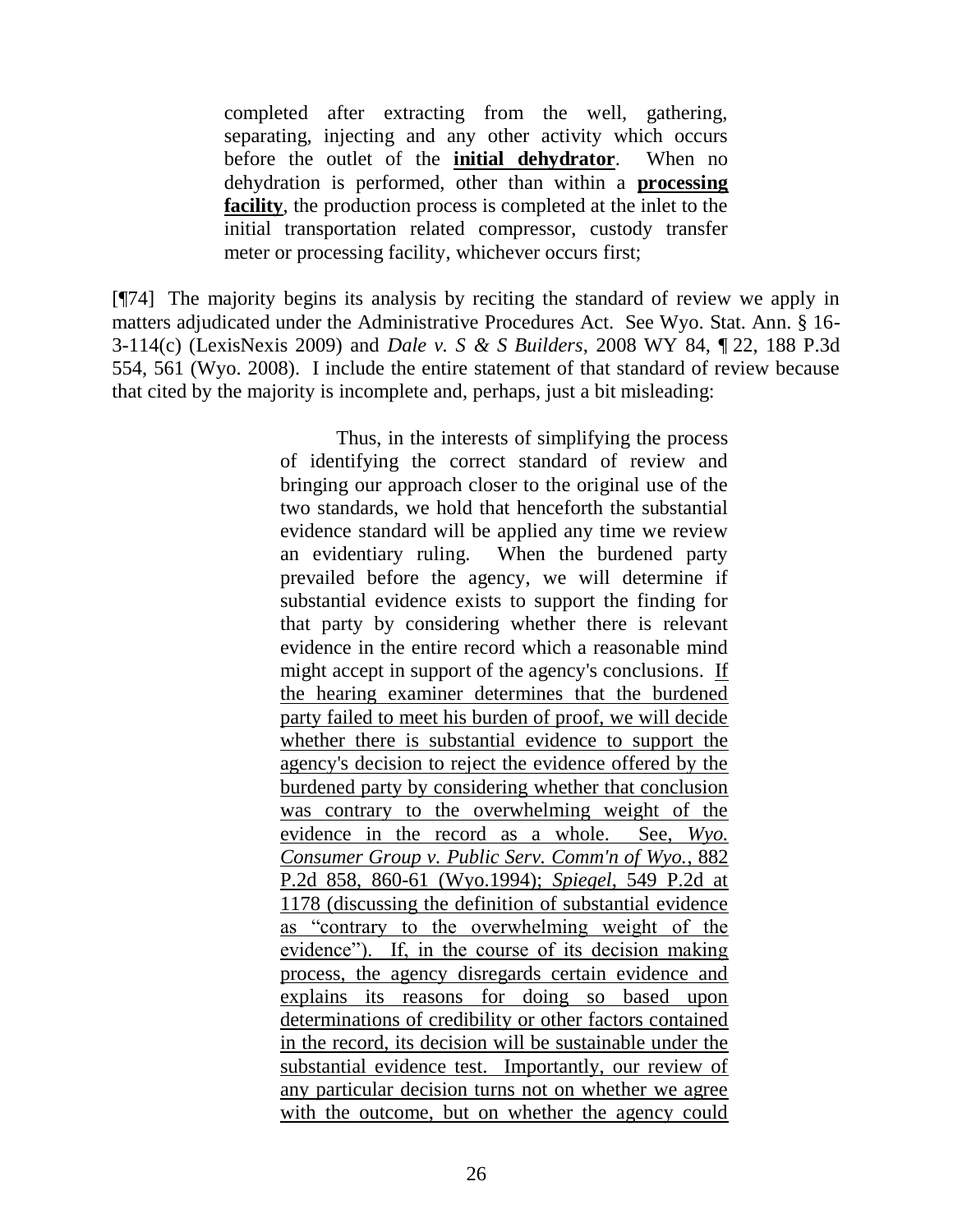#### reasonably conclude as it did, based on all the evidence before it. [Emphasis added.]

Questions of law are reviewed *de novo*. *Id*. at ¶ 26, 188 P.3d 561-62. The majority bypasses the substantial evidence part of this standard of review by characterizing the issue here as one of "statutory construction" and, thus, a pure question of law. The core of my dissent, in this regard, centers on the circumstance that we historically have applied a much more complex standard of review when addressing decisions made by the BOE. This is so because it exercises a unique role under the Wyoming Constitution and statutes. Wyo. Const. art. 15, § 10; Wyo. Stat. Ann. § 39-11-102.1 (LexisNexis 2009). The responsibilities assigned to the BOE include:

# **§ 39-11-102.1. Administration; state board of equalization.**

(iv) Decide all questions that arise with reference to the construction of any statute affecting the assessment, levy and collection of taxes, in accordance with the rules, regulations, orders and instructions prescribed by the department [of revenue]:

(A) Upon application of any person adversely affected; or

(B) In performing its responsibilities to equalize values, including with respect to the suitability of the system prescribed by the department for establishing fair market value.

Wyo. Stat. Ann. § 39-11-102.1(c)(iv).

. . . .

[¶75] The following constitutes one of the expanded standards of review we have applied when considering decisions rendered by the DOR and/or the BOE:

> With regard specifically to valuations of property by DOR for purposes of taxation, we have recently noted:

The Department"s valuations for state-assessed property are presumed valid, accurate, and correct. This presumption can only be overcome by credible evidence to the contrary. In the absence of evidence to the contrary, we presume that the officials charged with establishing value exercised honest judgment in accordance with the applicable rules, regulations, and other directives that have passed public scrutiny, either through legislative enactment or agency rule-making, or both.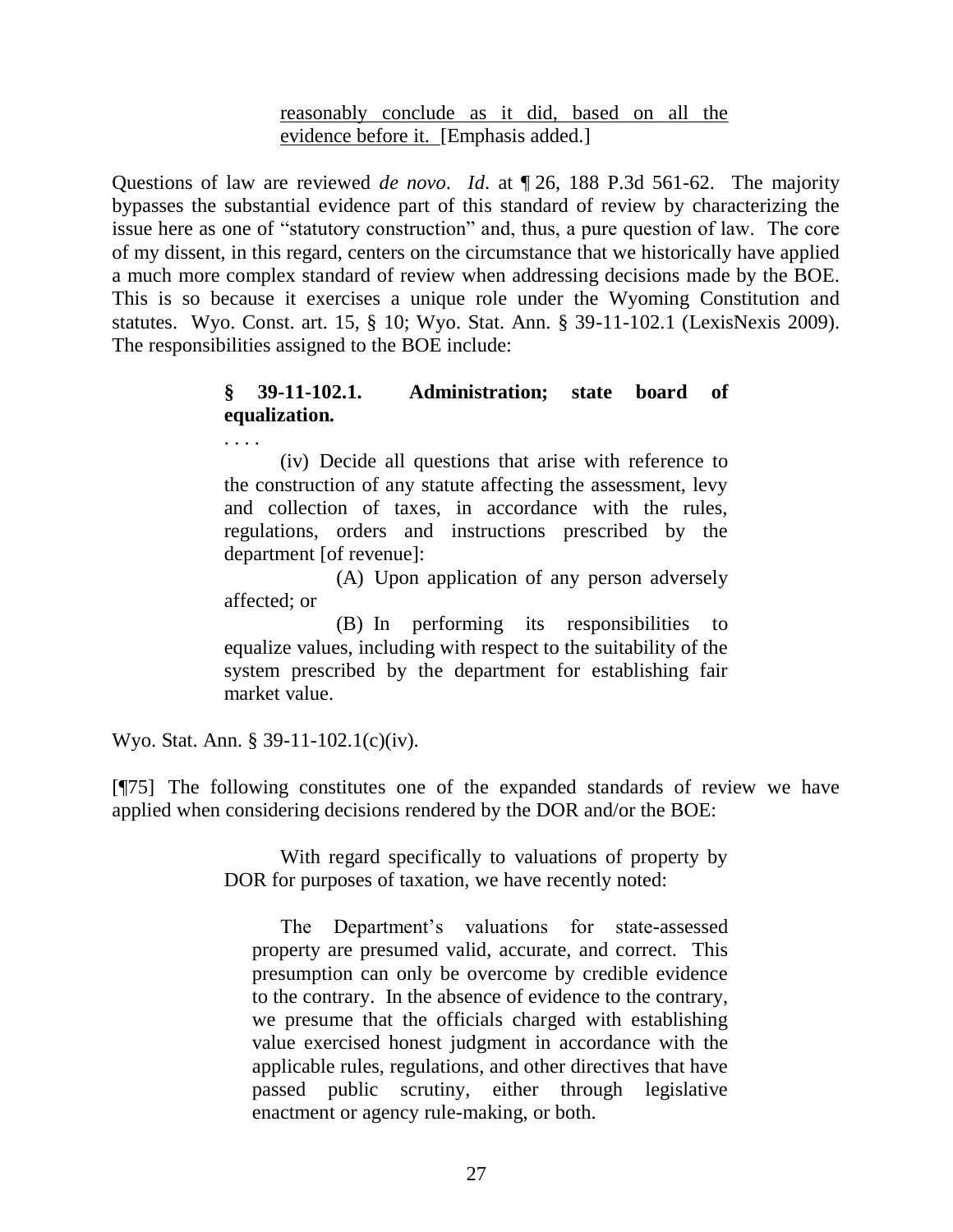The petitioner has the initial burden to present sufficient credible evidence to overcome the presumption, and a mere difference of opinion as to value is not sufficient. If the petitioner successfully overcomes the presumption, then the Board is required to equally weigh the evidence of all parties and measure it against the appropriate burden of proof. Once the presumption is successfully overcome, the burden of going forward shifts to the DOR to defend its valuation. The petitioner, however, by challenging the valuation, bears the ultimate burden of persuasion to prove by a preponderance of the evidence that the valuation was not derived in accordance with the required constitutional and statutory requirements for valuing state-assessed property.

Moreover, in examining the propriety of the valuation method, our task is not to determine which of the various appraisal methods is best or most accurately estimates fair market value; rather, it is to determine whether substantial evidence exists to support usage of the chosen method of appraisal.

*Colorado Interstate Gas Company v. Wyoming Department of Revenue*, 2001 WY 34, ¶¶ 9-11, 20 P.3d 528, ¶¶ 9-11 (Wyo.2001) (citations omitted).

*Airtouch Communications, Inc. v. Department of Revenue, State of Wyo.*, 2003 WY 114, ¶ 12, 76 P.3d 342, 348 (Wyo. 2003); *Amoco Production Co. v. Dept. of Revenue*, 2004 WY 89, ¶¶ 7-8, 94 P.3d 430, 435-36 (Wyo. 2004).

[¶76] I accept and acknowledge that when it comes to the construction of statutes this Court has the last word. Ordinarily, however, we defer to the construction espoused by the DOR and BOE unless it is **contrary** to the words of the governing statutes at issue:

> In determining whether these statutes are ambiguous it is helpful to note the construction the Department placed on the statutes which it is charged with administering. This Court has previously held that an agency's interpretation of the statutory language which the agency normally implements is entitled to deference, unless clearly erroneous. *Buehner Block Co. v. Wyo. Dep't of Revenue*, 2006 WY 90, ¶ 11, 139 P.3d 1150, 1153 (Wyo.2006). Moreover, this Court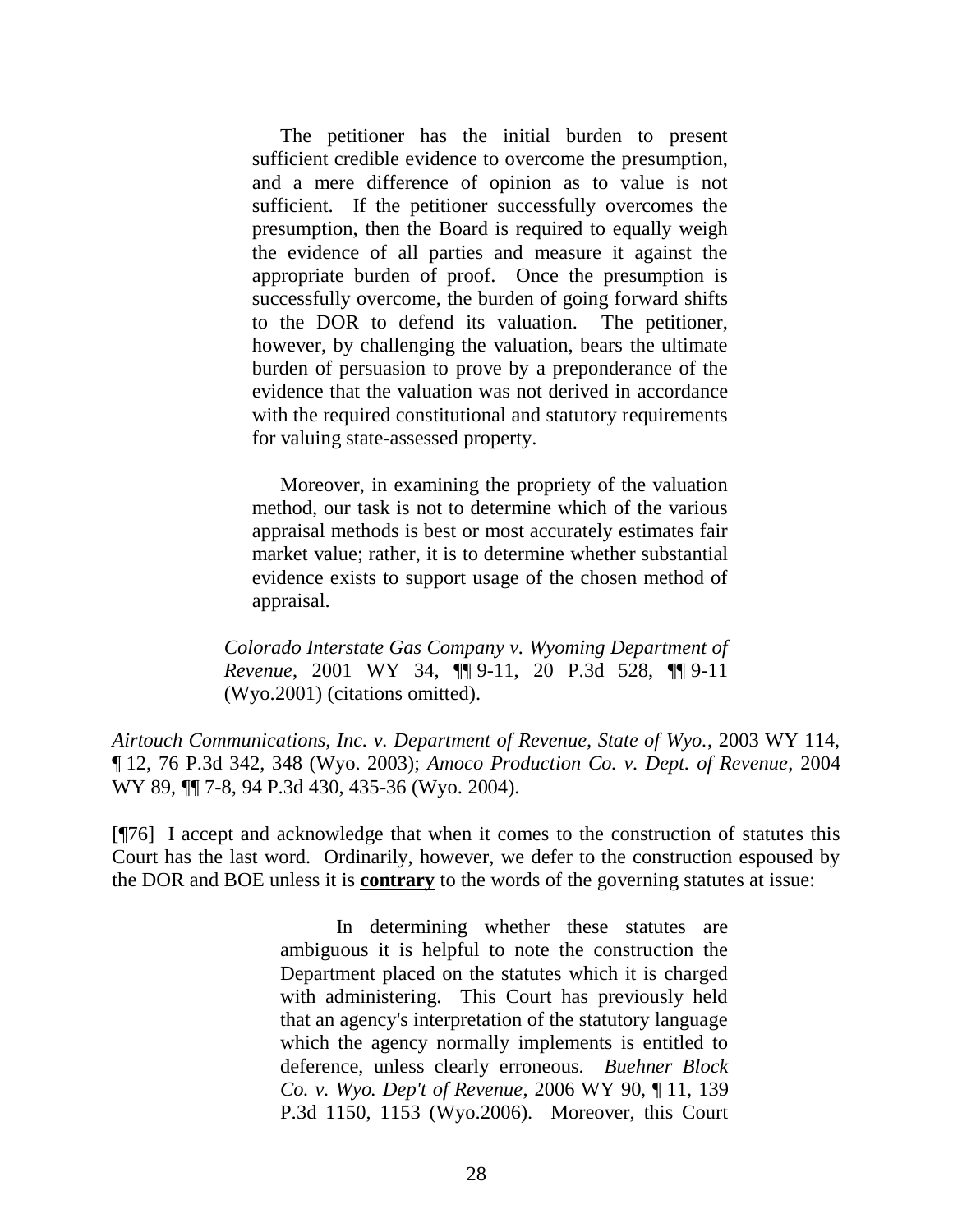generally defers to the construction placed on a statute by the agency that is charged with its execution, provided that construction does not conflict with the legislature's intent. *Qwest*, ¶ 8, 130 P.3d at 511; see also *Loberg v. State ex rel. Wyo. Workers' Safety & Comp. Div.*, 2004 WY 48, ¶ 9, 88 P.3d 1045, 1049 (Wyo.2004) (one measure of a statute's meaning is the interpretation placed on it by the agency charged with its administration); *State ex rel. Sublette County Bd. of County Comm'rs v. State*, 2001 WY 91, ¶ 16, 33 P.3d 107, 113 (Wyo.2001).

*Wyoming Dept. of Revenue v. Exxon Mobil Corp.*, 2007 WY 112, ¶ 31, 162 P.3d 515, 526 (Wyo. 2007). Many jurisdictions afford much greater deference to constructions placed on statutes by administrative bodies, especially in matters involving revenue and taxation. As a general rule, because of the complexity of taxation issues, significant deference is given to a body such as the BOE. 3A Norman J. Singer, *Statutes and Statutory Construction*,  $\frac{8}{3}$  66:4 (Effect of administrative interpretation) (6<sup>th</sup> ed. 2003); and see *Airtouch Communications*, ¶ 13, 76 P.3d at 348 ("Further, in part because of the complex nature of taxation, we have found there is a presumption the assessment was done correctly by DOR acting in its official capacity."); also see *State v. Hanover Compression, LP*, 2008 WY 138, ¶¶ 8-15, 196 P.3d 781, 784-87 (Wyo. 2008). I reject the majority"s conclusion that because the industry and the DOR have different views as to what an "initial dehydrator" and a "processing facility" are that the statute is, therefore, ambiguous and this Court is at liberty to resolve the difference of opinion between DOR and Exxon. My examination of the findings of the BOE, especially ¶¶ 77-85, convinces me that the DOR correctly identified the Black Canyon facility as an "initial dehydrator," even though it may also perform some other miscellaneous functions.

[¶77] The majority also employs a very general rule to the effect that revenue statutes must be strictly construed in favor of the taxpayer. We have applied this general principle frequently over the years, but seldom has our analysis exceeded the most simplistic application of that aphorism. See 3A Norman J. Singer, *Statutes and Statutory Construction*, *supra*, § 66:1 (Strict construction of statutes creating taxes). However, the continuation of that commonly cited rule is this:

> But the revenue legislation must also be reasonably construed so that their underlying purpose is not destroyed. Where an interpretation places undue importance on words subordinate to the plainly apparent objective of a statute in order to reward persons who resort to some unusual or not reasonably to be expected procedure, the court should not accept that interpretation. It should be remembered that when a tax statute is clear and unambiguous there is no